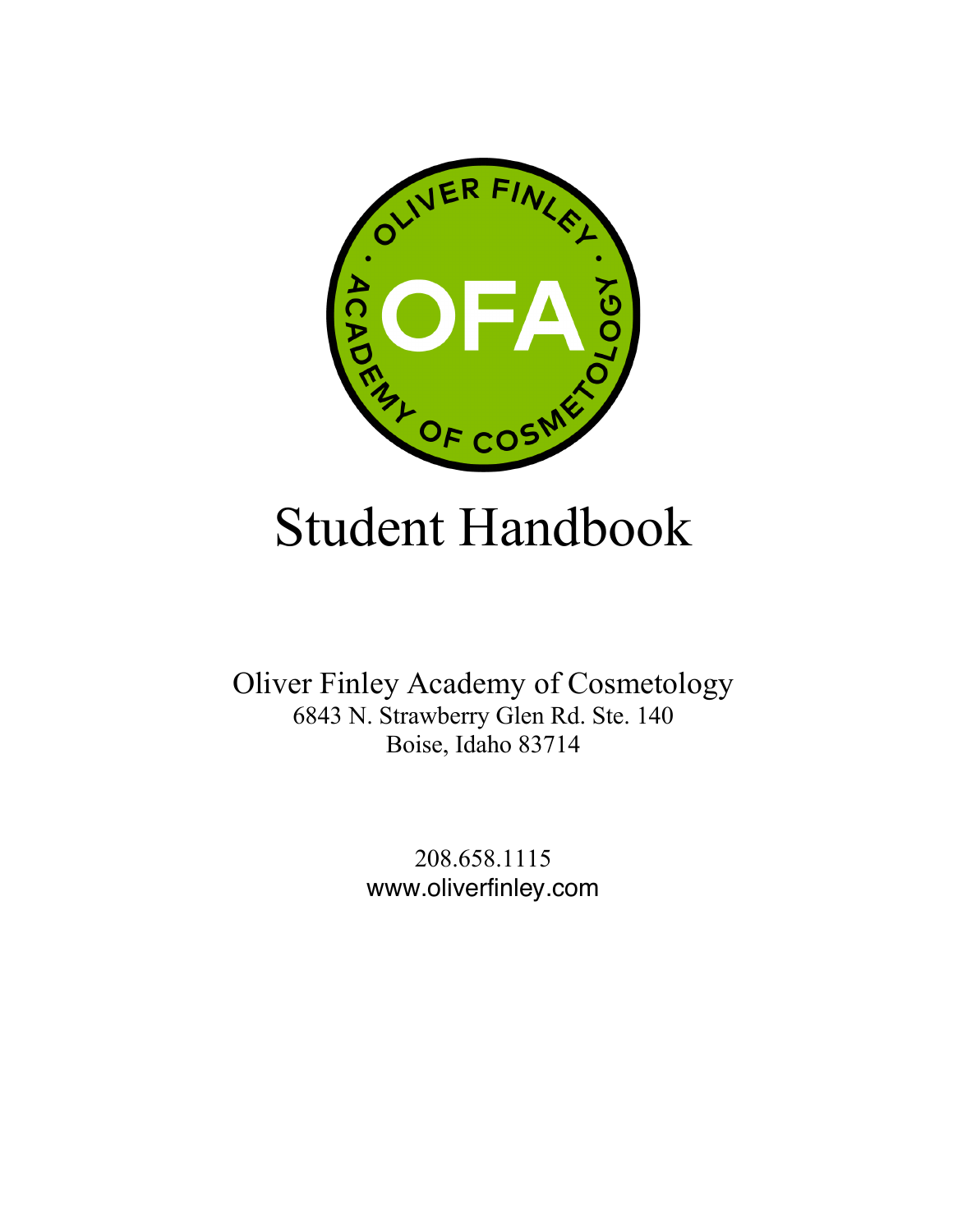## **Table of Contents**

Catalog Updated & Published 05/3/22

| Page                     | Information                                     |
|--------------------------|-------------------------------------------------|
| 3                        | Welcome Letter                                  |
| $\overline{\mathcal{A}}$ | Location                                        |
| $\overline{4}$           | Owners                                          |
| $\overline{4}$           | <b>Mission Statement</b>                        |
| 5                        | School Profile                                  |
| $5 - 6$                  | <b>Standard of Conduct</b>                      |
| $6 - 7$                  | <b>Admission Requirements</b>                   |
| 7                        | Methods of Instruction and Evaluation           |
| $\tau$                   | Required Level of Achievement                   |
| $7-9$                    | Cosmetology Course & Curriculum                 |
| $9-10$                   | Nail Technology Course & Curriculum             |
| $11 - 12$                | Esthetics Course & Curriculum                   |
| $12 - 13$                | Makeup Artistry Course & Curriculum             |
| 13-14                    | Instructor Trainee Course & Curriculum          |
| 14                       | <b>Graduation Requirements</b>                  |
| 15                       | Career Counseling and Employment Assistance     |
| 15                       | <b>School Hours</b>                             |
| 15                       | <b>Enrollment Time</b>                          |
| $15 - 16$                | Holidays                                        |
| 16                       | Grading System, Evaluation System               |
| 16                       | Clinical Service Policy                         |
| $17 - 18$                | <b>Attendance Policy</b>                        |
| 18-19                    | Miscellaneous                                   |
| 19-20                    | Exiting Jail/Prison Policy                      |
| 20                       |                                                 |
| 20                       | <b>Electronics Policy</b>                       |
|                          | Financial Aid and Scholarships                  |
| 20-22                    | Cancellation/Settlement/Refund Policy           |
| 22                       | Terminations                                    |
| 22                       | Contract                                        |
| 22                       | Right to Privacy/Right to Access Policy         |
| 23                       | <b>Advertising Consent</b>                      |
| 23                       | Copy Right Infringement Policy                  |
| 23                       | License/Accreditation                           |
| 23-24                    | Staff & Faculty                                 |
| $23 - 26$                | Tuition                                         |
| 26                       | <b>Class Schedules</b>                          |
| 26                       | Safety and Security                             |
| 27                       | <b>Student Protection</b>                       |
| 27                       | <b>Safeguarding Equipment and Premises</b>      |
| 27                       | Sanitation                                      |
| 27                       | First Aid                                       |
| 27                       | Fire Emergencies                                |
| 27-28                    | Crime and Accident Prevention                   |
| 28                       | <b>Sexual Harassment Policy</b>                 |
| 28-29                    | Non-Fraternization                              |
| 29                       | Non-Discrimination Policy                       |
| 29                       | Disability Accommodation Policy                 |
| 30                       | Criminal and Accident Reporting Procedures      |
| 31                       | Outcome Rates, Placement Rates, Licensure Rates |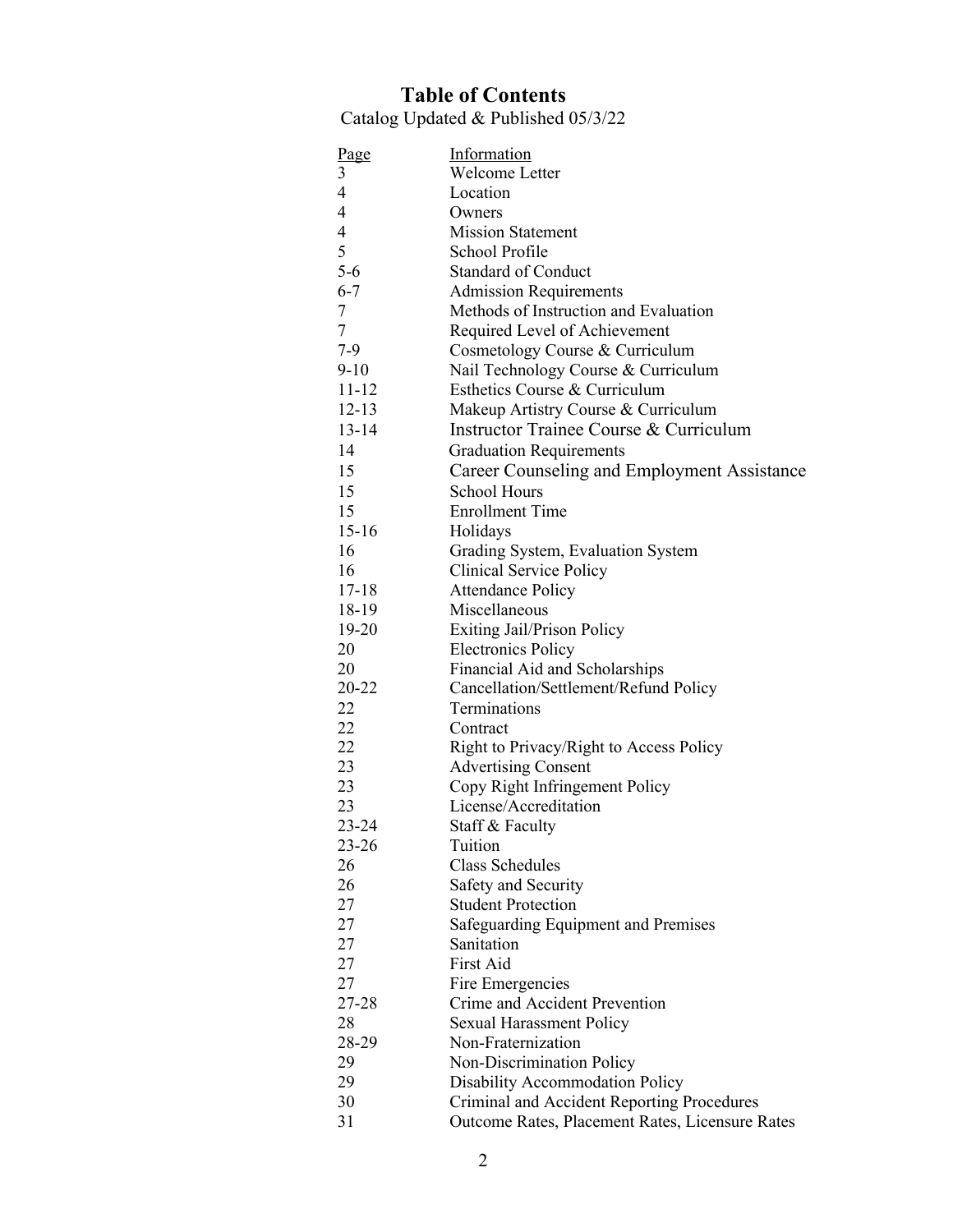

Dear Students,

Let me congratulate you on your recent career choice. Pursuing a career in the Beauty industry will be very rewarding, with so many possibilities. The choice to train here at Oliver Finley Academy will ensure that you receive the knowledge and skills to have a successful career. I look forward to the journey ahead.

This is the foundation for your career, and I cannot emphasize enough the importance of a good education. I hope that as an instructor and Director of Education I can teach and empower you to reach your full potential.

At Oliver Finley Academy, we strive to provide the best facilities and instruction possible. Take full advantage of your time here, and you will leave with a great education and a very bright future.

Sincerely,

Kurt C. Foote Director of Education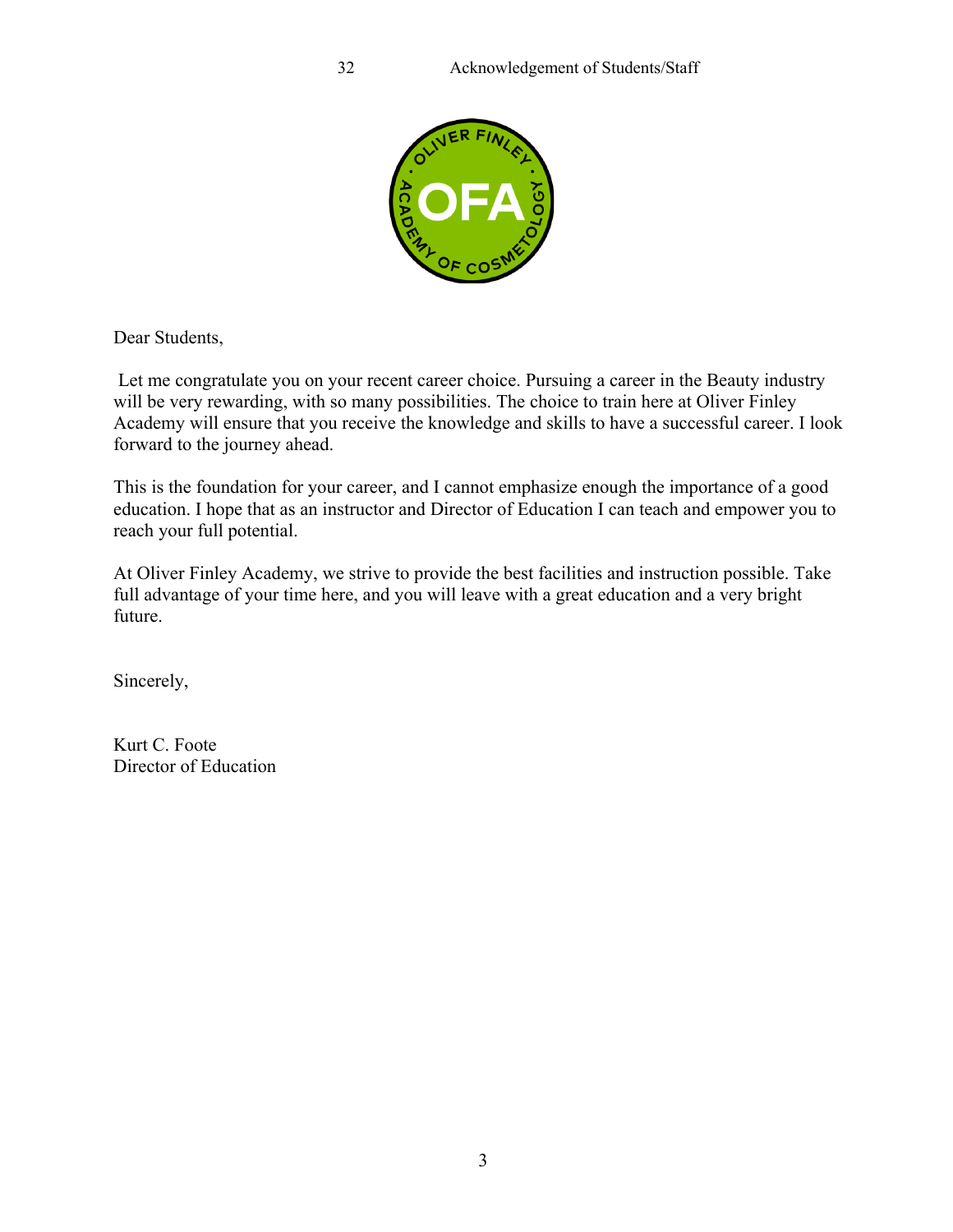# **Oliver Finley Academy of Cosmetology**

Oliver Finley Academy is conveniently located at 6843 N. Strawberry Glen Rd. Ste. 140 Boise, Idaho, at the intersection of Glenwood and State St.

The City of Boise is a vibrant and energetic metropolitan area with many economic opportunities. There is an outstanding selection of art, culture and outdoor activities for you to enjoy, all within a short distance of our facility.

While attending Oliver Finley Academy, one can find ample housing within a short drive of the academy.

## **Owners**

| Eric P. Holley | <b>Owner/Director of Corporate Affairs</b>    |
|----------------|-----------------------------------------------|
| Kurt C. Foote  | <b>Owner/Director of Education/Instructor</b> |

#### **Mission Statement**

At Oliver Finley Academy we offer an exceptional education in all aspects of Cosmetology, Nail Technology, Esthetics, Makeup Artistry, and Instructor Trainee. Our goal is to empower our students to become creative, well-trained professionals. We emphasize strong fundamental skills, professionalism, character building, and quality work-ethics.

Our mission is to offer our students the very highest quality education, preparing them for gainful employment in the Cosmetology profession. We strive to instill in our students pride of accomplishment, depth in their vision, and a genuine appreciation for the many disciplines of Cosmetology.

Pursuing a career in the Beauty industry is very rewarding and has numerous possibilities. We look forward to helping you explore the field by giving you broad-based exposure to techniques, products and ideas so you can build a strong foundation for your future. The choice to train at Oliver Finley Academy will ensure that you receive the knowledge and skills to have a successful career.

Educational Objectives……………………

To Provide curriculums that will prepare our students to meet or exceed all requirements for licensure by the Idaho Barber and Cosmetology Services Licensing Board.

To provide highly skilled and dedicated instructors.

To provide state of the art equipment and modern facilities creating an atmosphere for optimum learning.

To provide placement information and assistance necessary for successful employment.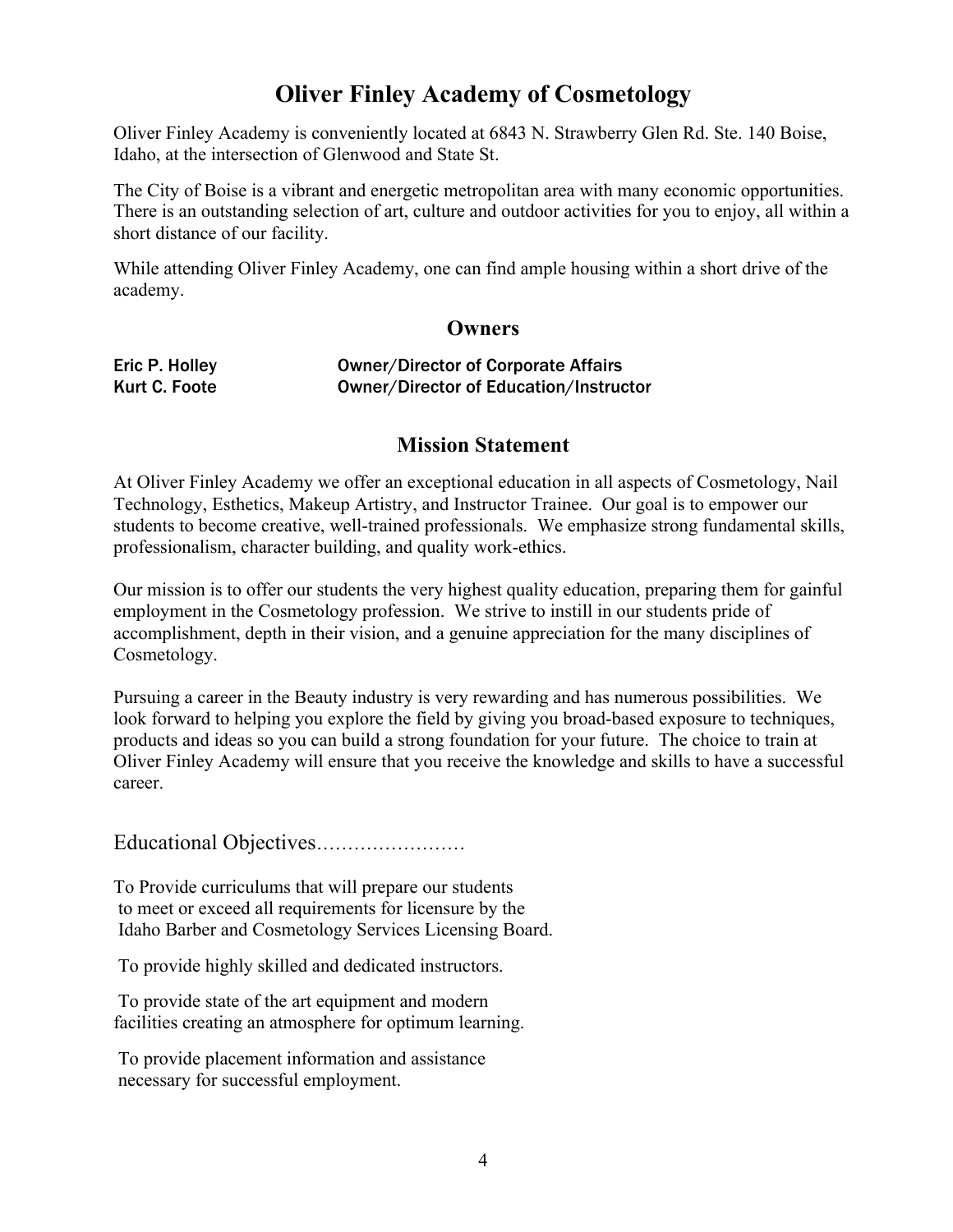# **Oliver Finley Academy School Profile**

Oliver Finley Academy offers complete courses in Cosmetology, Esthetics, Nail Technology Makeup Artistry, and Instructor Trainee.

The school is 21,000 square feet of cosmopolitan décor. We feel we have created one of the best cosmetology schools in the country, with a full retail center, three salon areas for Cosmetology, Esthetics, Makeup Artistry and Nails, many classrooms, and a student break area.

Our facility offers spacious, professionally designed clinic areas and classrooms. We have classrooms in our main building and in our Annex. Our Annex is a separate suite in the same building. The students will access the Annex by way of an outdoor covered walkway connecting the two suites We offer equipment that is state of the art, salon quality and provides the students with everything needed for a successful course of study.

Oliver Finley Academy is accessible for disabled individuals, with designated parking and restroom facilities. All courses taught in the English language.

# **Standard of Conduct**

Integrity and courtesy are expected of students and staff at all times toward each other, guests or clients of the Academy. Any person who violates school policies and regulations or behaves in a boisterous, obscene, vulgar, discourteous, harassing or abusive manner, or comes to school under the influence or in possession of drugs or alcohol will face suspension or termination.

Because every student is a future employee, manager or entrepreneur, you must meet these standards of professionalism, which will prepare you for the demands of your future career:

**Dress Code** – Maintaining an appearance that meets the *Image Standard* for our industry is vital to your success. The student should dress as if they were going to work and ask themselves "Do I meet the *Image Standard* of my industry?"

Oliver Finley Academy recognizes that a student's mode of dress and grooming is a manifestation of their personal style and individual preferences. Oliver Finley Academy will not interfere with the right of students to make decisions regarding appearance, except when choices affect the educational process on our campus. Any apparel that draws undue attention to a student tends to detract from the educational process and is therefore considered inappropriate. Students should choose apparel that demonstrates individuality without deviating from a standard of general appropriateness. A degree of modesty is expected

Oliver Finley Academy does not allow any Religious, Political, Profane or Racially charged messages on anything (clothing, décor, stickers, etc.) while on campus.

**Behavior/Conduct** – Students are expected to conduct themselves in a professional manner at all times whether in the classroom, lunchroom or on the clinic floor. Any student who is disruptive in the classroom or on the clinic floor by using obscene or foul language, is rude to Oliver Finley Academy staff, fellow students or clients or is unprofessional in any manner may be dismissed/suspended for the day. Students may not refuse a service for a client without the permission of an instructor or administrator. As stated above, boisterous, obscene, vulgar, discourteous, harassing or abusive behavior will not be tolerated and will result in disciplinary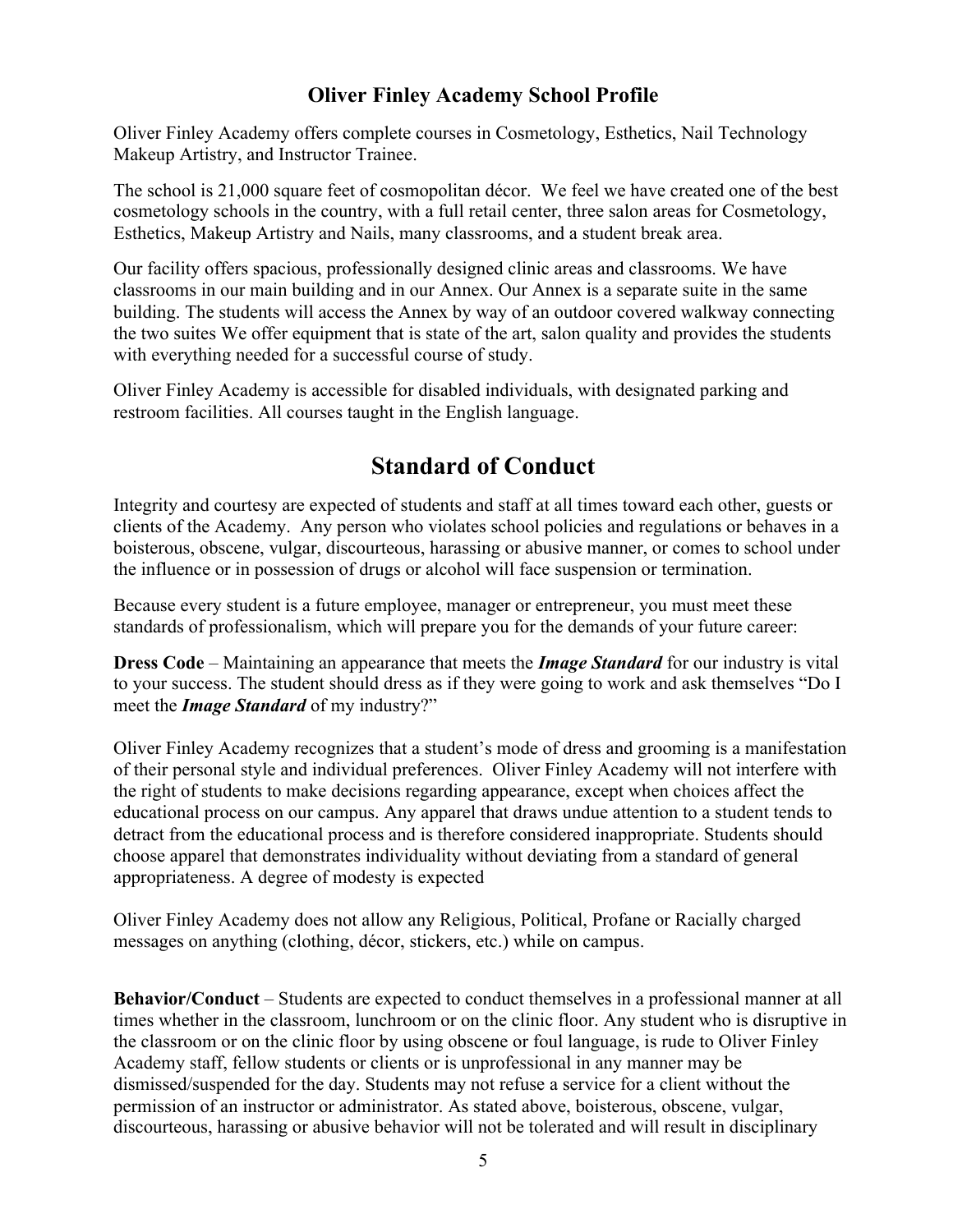action. Continued negative behavior will result in progressive disciplinary actions up to and including termination of enrollment. A student who receives three write ups for the same offense will be suspended for 15 days. Continuance of that same behavior after their return may result in expulsion from Oliver Finley Academy.

**Drugs/Alcohol** – In an effort to create a healthy environment for students and in compliance with the provisions of the Drug-Free Schools and Communities Act Amendments of 1989 (Public Law 101-226), Oliver Finley Academy prohibits the possession, use or distribution of illegal drugs and/or alcohol by its students on school property or as a part of any school activity. Students under the influence of alcohol or illegal drugs are not permitted to be present on campus or at campus sponsored activities. Further understand that Oliver Finley Academy may, at any time, require you to take a drug test. Should you refuse to participate in the drug testing, you may be terminated from Oliver Finley Academy without further notice. Students whose drug tests are positive will owe Oliver Finley Academy the drug testing fee.

The illegal manufacture, distribution, dispensation, possession or use of narcotics, drugs, alcohol or controlled substances during school hours, school activities or on school property constitutes conduct unbecoming a student and is prohibited. Compliance with this regulation is a condition of enrollment and any student in violation will be subject to disciplinary action, up to and including termination of enrollment.

# **Admission Requirements, Transfer Students and Re-Entry**

(Cosmetology, Nail Technology, Esthetics, Makeup Artistry, Instructor Trainee)

Oliver Finley Academy requires that each student enrolling in our programs must:

Complete an application for enrollment

Provide proof of secondary education such as a District issued High School Diploma, a GED certificate, a signed official transcript showing secondary school completion. For Home Schooled students – a signed official transcript as evidence of completion of home schooling from a home school that the State treats as a home or private school.

Students must be at least 161/2 years of age, provide proof of age, and include a birth certificate or a photo ID for identification purposes with their application.

Students interested in the 1000 hour, 30 weeks Instructor Trainee Course, must hold a current license as a Cosmetologist; Nail Technologist or Esthetician and have 1 to 2 years' experience to be accepted.

Students interested in our 500 hour, 15 weeks Instructor Trainee Course, must hold a current license as a Cosmetologist, Nail Technologist or Esthetician and have at least two years' experience to be accepted.

Once a student is accepted and all documentation is provided the student must complete our Oliver Finley Academy Enrollment Agreement.

Oliver Finley Academy does not recruit students already attending or admitted to another school offering Cosmetology, Esthetics, Nail Technology Makeup Artistry, or Instructor Trainee programs.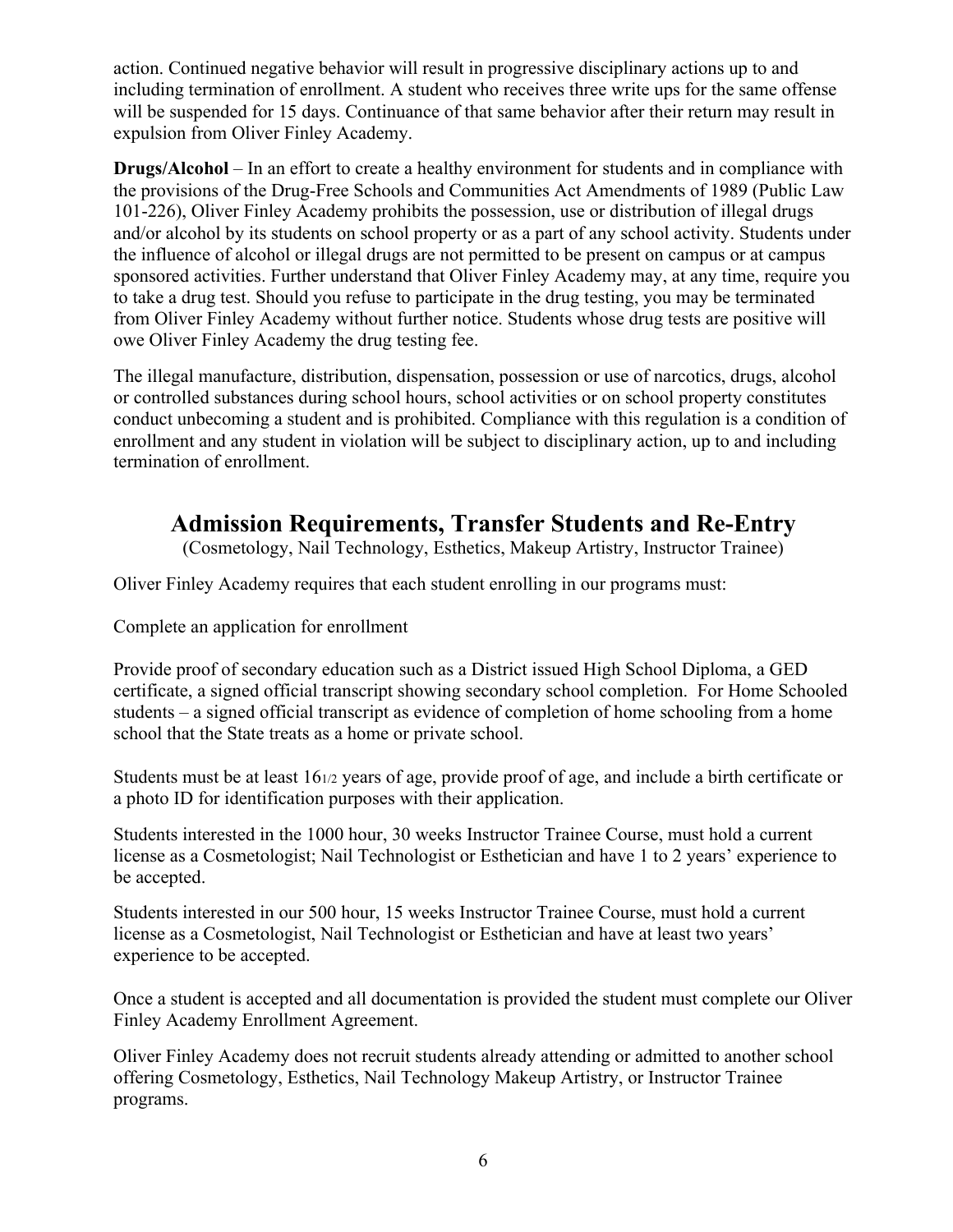Oliver Finley Academy does not require proof of vaccinations.

Transfer students may be considered on a case by case basis. In addition to the regular admission requirements the student may be required to provide additional information. They may be asked to complete following:

- 1. A meeting with the Director of Education.
- 2. Provide a copy of their "Record of Instruction" from previous schools.
- 3. Provide verification of their previous attendance percentage.

Once any requested documents are provided and meetings are accomplished, Oliver Finley Academy will consider enrollment of a "Transfer Student". While considering for enrollment, Oliver Finley Academy will also review the "Record of Instruction" and determine which hours of instruction, test scores and practical applications will be eligible for transfer to Oliver Finley Academy. When a transfer student is enrolled and all accepted education received at another institution is applied any remaining hours, tests or practical applications will be required before graduation.

Out of state transfers will be considered on a case by case basis.

Students who are a licensed Cosmetologist and enroll in our Nail Technology or Esthetics program may receive 50 hours credit\* towards their chosen program. Students who enroll in our Cosmetology program and are licensed Estheticians or Nail Technicians may receive 200 hours credit\* towards their Cosmetology program. \*Credit of hours is based on hours earned during previous program for which they were granted licensure.

All students who wish to re-enter a previously attended program must meet with the Director of Education to be considered. Each student will be considered on a case by case basis.

# **Methods of Instruction**

Oliver Finley Academy uses lectures, practical demonstrations, audio-visual materials, hands-on instruction, illustrations, models, field trips and practical application to instruct our students.

Methods of Evaluation

Testing in both theory and practical areas. Written examinations. Written and visual evaluations of student work. Practical requirements work sheets. Practical progress evaluation and examination at various stages throughout. A Mock Board Examination prior to the Idaho State Board Examinations.

# **Required Level of Achievement**

All students are required to maintain at least a 75% average in all theory and practical work in order to graduate. If a student has trouble in a certain area they will be given the opportunity to bring their grades up to an acceptable standard.

# **Cosmetology Course**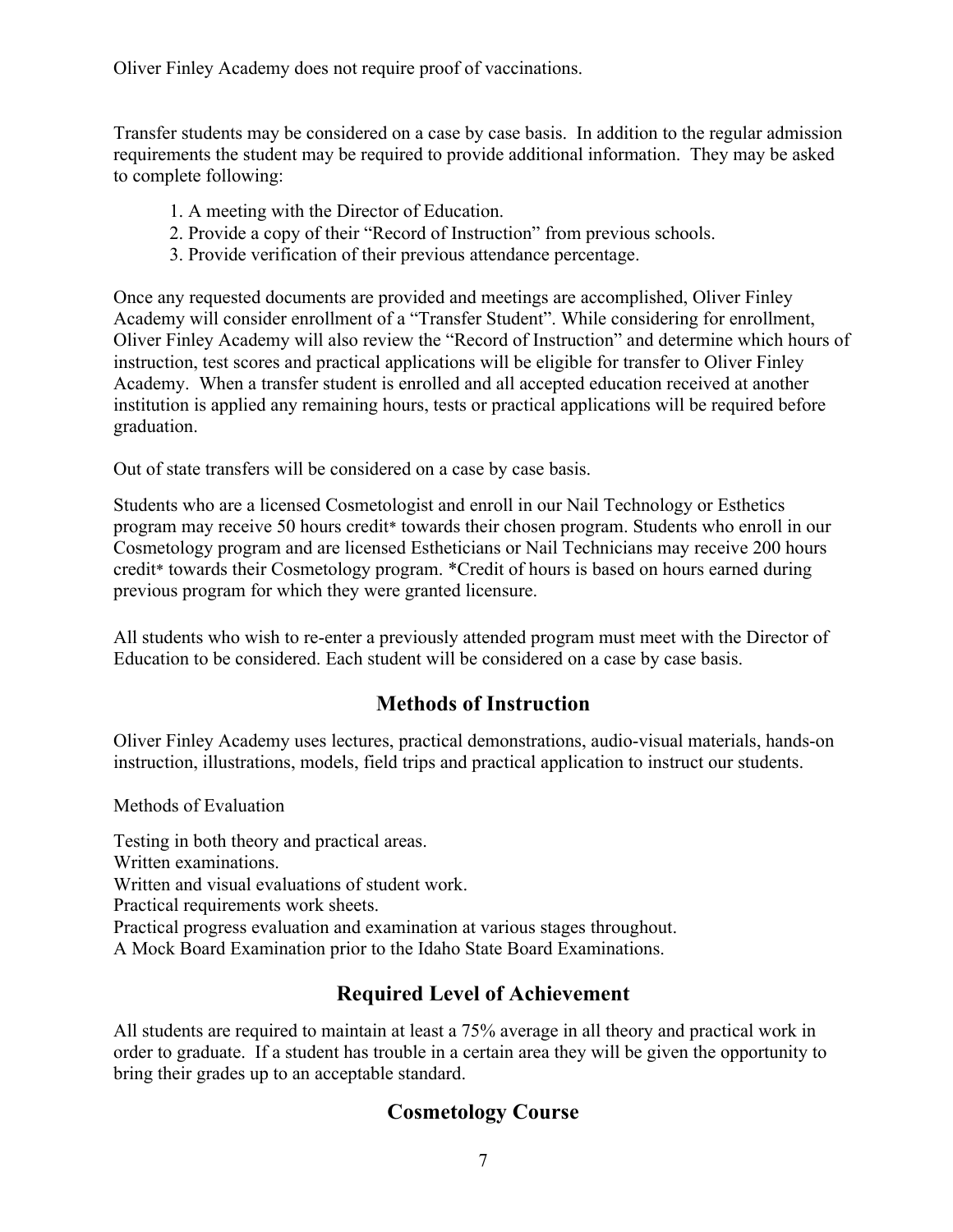The Oliver Finley Academy cosmetology course consists of 1600 hours of theory and practical training in the arts and sciences of hairstyling, hair cutting, coloring, permanent waving, chemical hair relaxing, thermal styling, nail and skin care, anatomy, chemistry, bacteriology and sanitation, professionalism, retailing, equipment care and salon management. It takes approximately 13 months to complete.

Guest speakers and artists will help to diversify influences for the students. This course is designed to prepare the student to successfully pass the Idaho State Boards as well as excel in the Beauty Industry.

Mock Board Examination given by the school staff helps prepare students before graduation for State Boards.

#### **Curriculum**

Oliver Finley Academy has developed a curriculum that is tailored to the ever-changing beauty industry. A career in Cosmetology requires being creative, professional and versatile. We offer a blend of the components required to be successful in today's market while still embracing the fundamentals of Cosmetology.

The following curriculum is offered:

| Hair Cutting, Styling, and Design                  | 576 hours |
|----------------------------------------------------|-----------|
| Hair Coloring and Bleaching                        | 310 hours |
| Permanent Waving                                   | 190 hours |
| Nail Technology                                    | 80 hours  |
| Skin Care and Make-up                              | 120 hours |
| Draping, Shampooing, Conditioning                  | 35 hours  |
| <b>Chemical Relaxing</b>                           | 30 hours  |
| Salon Management and Idaho State Law               | 45 hours  |
| <b>Board Preparation</b>                           | 48 hours  |
| <b>Scalp Treatments</b>                            | 12 hours  |
| Sanitation Chemistry, Bacteriology & Sterilization | 40 hours  |
| <b>Professional Ethics/Client Relations</b>        | 30 hours  |
| Professionalism, Resume Development                |           |
| Interview Prep/Job Search Skills,                  |           |
| <b>Business Fundamentals</b>                       | 20 hours  |
| Chemistry & Electricity                            | 24 hours  |
| Anatomy                                            | 20 hours  |
| Hair and Skin Disorders                            | 8 hours   |
| <b>Blood Spill Procedures</b>                      | 8 hours   |
| Wigs                                               | 4 hours   |
|                                                    |           |

| <b>Cosmetology Practical Applications</b> |     |  |
|-------------------------------------------|-----|--|
| Styling                                   | 200 |  |
| <b>Scalp Treatments</b>                   | 4   |  |
| Permanent Wave                            | 35  |  |
| Haircut                                   | 125 |  |
| Bleach                                    | 8   |  |
| Tinting                                   | 46  |  |
| Semi-Permanent Color                      | 40  |  |
| Highlight                                 | 38  |  |
| Facial/Makeup                             | 20  |  |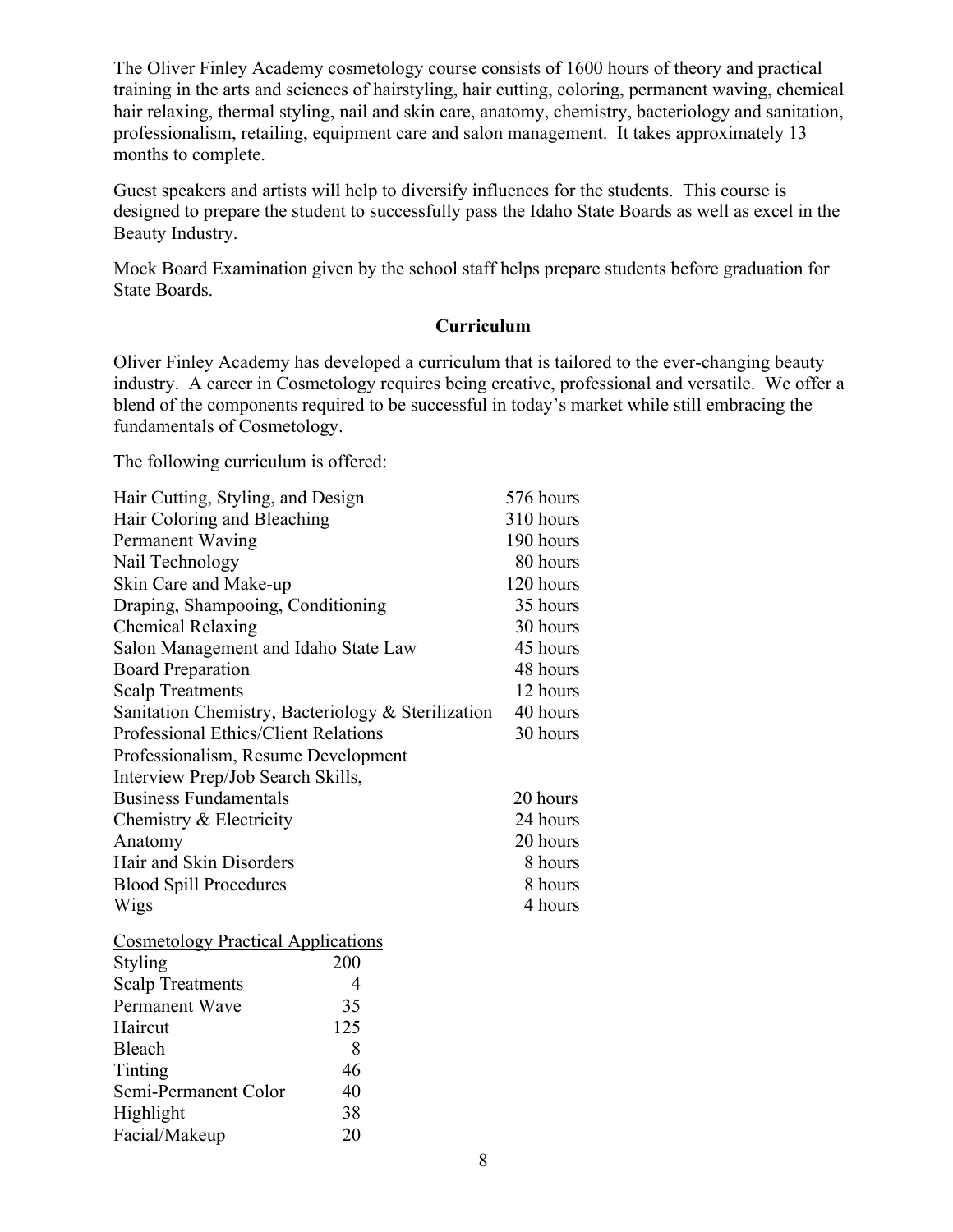| Manicures        | 6  |
|------------------|----|
| Pedicures        | 6. |
| Artificial Nails |    |

Physical Demands: The physical demands consist of standing for long periods and using arms and hands for consistently long periods.

Safety Requirements: Consist of a need to read and follow all manufacturers' directions regarding use of chemicals. The Cosmetologist must also be aware of necessary precautions and procedures regarding the use of electricity. Prolonged exposure to some hair chemicals may cause irritation, so protective clothing may need to be worn.

Employment Opportunities: Hair Stylist, Salon Owner/Mgr., Platform Artist, Sales/Product Representative, Cosmetology Instructor, Nail Technician or Esthetician.

Earnings Potential: Entry level stylists working in a salon can average \$27,630.00 per year, according to the Department of Labor Bureau of Labor Statistics. The industry also has infinite opportunities for entrepreneurs who desire to be self employed with unlimited income potential.

Licensing Requirements: A student must take and pass the state board test which is administered by D.L. Roope Administrations, Inc. This can be done when the student has completed 90% of the required hours in their program. The student can submit their test application via paper for \$189.00 or online for a fee of \$200.00. The student is then sent a letter from the testing agency, which informs him or her of when and where the test is scheduled based on the noted preference when the application was submitted. Once they take the test, the results are sent to the graduate, the board and to the school. Upon graduation the student will submit an application, along with \$25.00 application fee and \$25.00 Licensing fee to the Idaho Barber and Cosmetology Services Licensing Board for issuance of their license. When signing the application a student is certifying that they do not have a communicable disease that may pose a threat to the general public. If a student does have a communicable disease they must contact the Idaho Barber and Cosmetology Services Licensing Board prior to signing any enrollment contract.

# **Nail Technology**

Students will receive an education in both theory and practical experience in many phases of manicuring and artificial nails. Their education will prepare them for the professional marketplace as well as give them the necessary knowledge to successfully complete the Idaho State Boards.

#### **Nail Technology Curriculum**

Oliver Finley Academy Nail Technology course consists of 600 hours of theory and practical training. It takes about 24 weeks to complete. The curriculum is as follows:

| Free Form Acrylics                 | 50 hours  |
|------------------------------------|-----------|
| <b>Basic Product Application</b>   | 125 hours |
| Acrylics over Tips                 | 50 hours  |
| Silks, Fiberglass,                 | 15 hours  |
| Gels over Tips                     | 50 hours  |
| Manicures & Massage                | 50 hours  |
| Pedicures & Massage                | 45 hours  |
| Sanitation Chemistry, Bacteriology |           |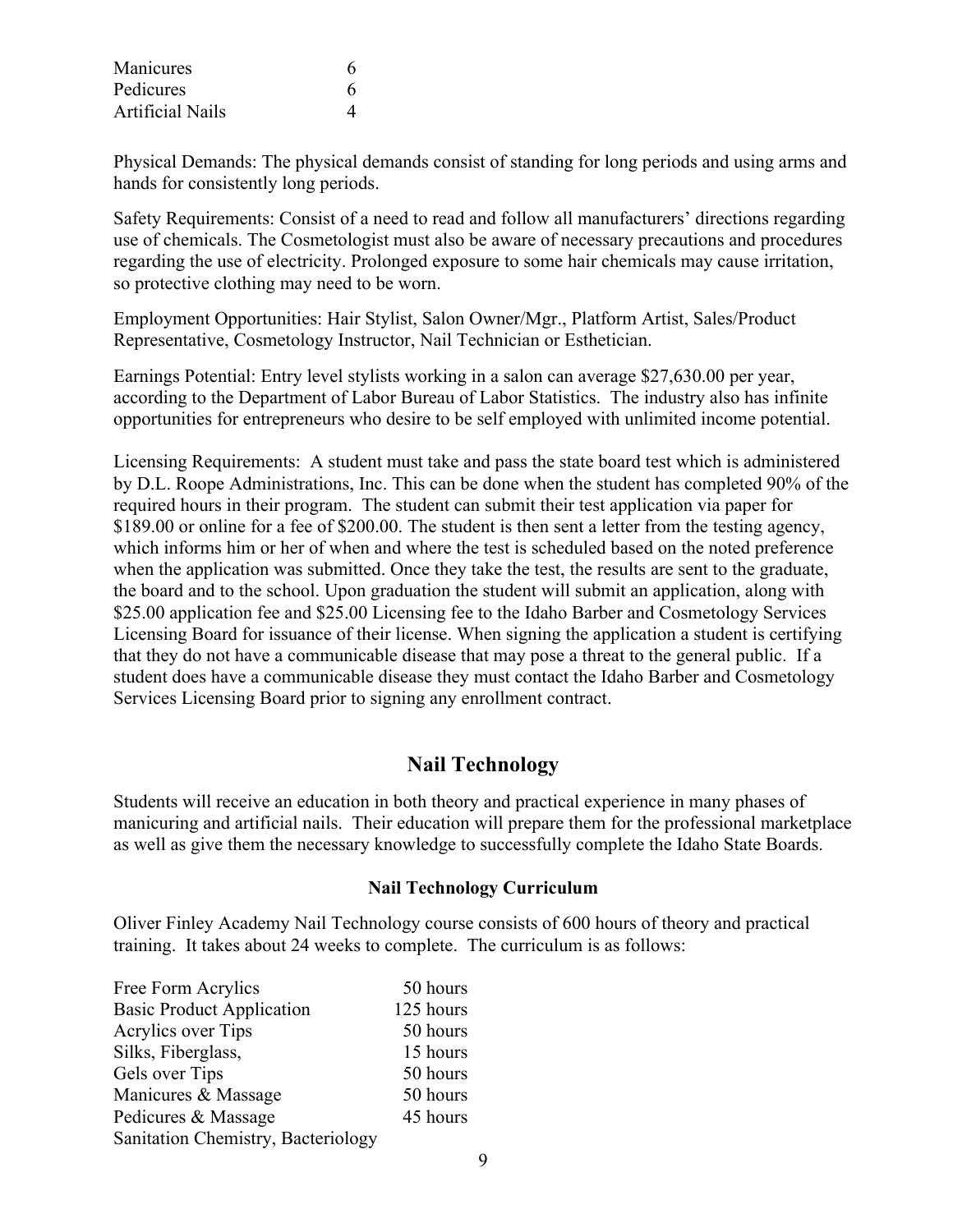| Sterilization                                 | 15 hours |  |
|-----------------------------------------------|----------|--|
| <b>Professional Ethics</b>                    | 10 hours |  |
| Fills                                         | 60 hours |  |
| Structure of Nails, Nail Disease, and         |          |  |
| Nail Disorders                                | 15 hours |  |
| Chemistry & Electricity                       | 15 hours |  |
| Structure and Function of Skin,               |          |  |
| Diseases and Disorders                        | 15 hours |  |
| Idaho State Law & Rules                       | 15 hours |  |
| <b>Blood Spill Procedures</b>                 | 5 hours  |  |
| Nail Art                                      | 15 hours |  |
| Salon Management                              | 10 hours |  |
| 3D Nail Art                                   | 10 hours |  |
| Professionalism/Resume Development            |          |  |
| Interview Prep and Job Search Skills 20 hours |          |  |
| <b>Electric File Concepts</b>                 | 10 hours |  |
| Nail Technology Practical Applications        |          |  |

| $1$ vall Technology Tractical Application |    |
|-------------------------------------------|----|
| Form Nails                                | 10 |
| Wraps                                     | 5  |
| Manicures                                 | 45 |
| Pedicures                                 | 30 |
| Finish Tips                               | 45 |
| (Includes full set with tips, fills)      |    |
| Mends                                     |    |
|                                           |    |

Physical Demands: Consist of sitting for long periods and consistent long term use of arms and hands.

Safety Requirement: Consist of the ability to read and follow manufactures' directions for all chemicals and products used. Prolonged exposed to some nail chemicals may cause irritations, so protective clothing may be needed.

Employment Opportunities: Nail Technician, Nail Salon Owner/Mgr., Pedicurist, Manicurist.

Earning Potential: Nail Technicians can earn an average entry level wage of \$27,870.00 according to the US Department of Labor, Bureau of Labor Statistics. Statistics from the US Department of Labor also stated that Nail Technology is an exploding field with anticipated growth at 8% faster than the average career which will offer unlimited opportunities for Technicians.

Licensing Requirements: A student must take and pass the state board test which is administered by D.L. Roope Administrations, Inc. This can be done when the student has completed 90% of the required hours in their program. The student can submit their test via paper for \$189.00 or apply online for a fee of \$200.00. The student is then sent a letter from the testing agency, which informs him or her of when and where the test is scheduled based on the noted preference when the application was submitted. Once they take the test, the results are sent to the graduate, the board and to the school. Upon graduation the student will submit an application, along with \$25.00 application fee and \$25.00 Licensing fee to the Idaho Barber and Cosmetology Services Licensing Board for issuance of their license. When signing the application a student is certifying that they do not have a communicable disease that may pose a threat to the general public. If a student does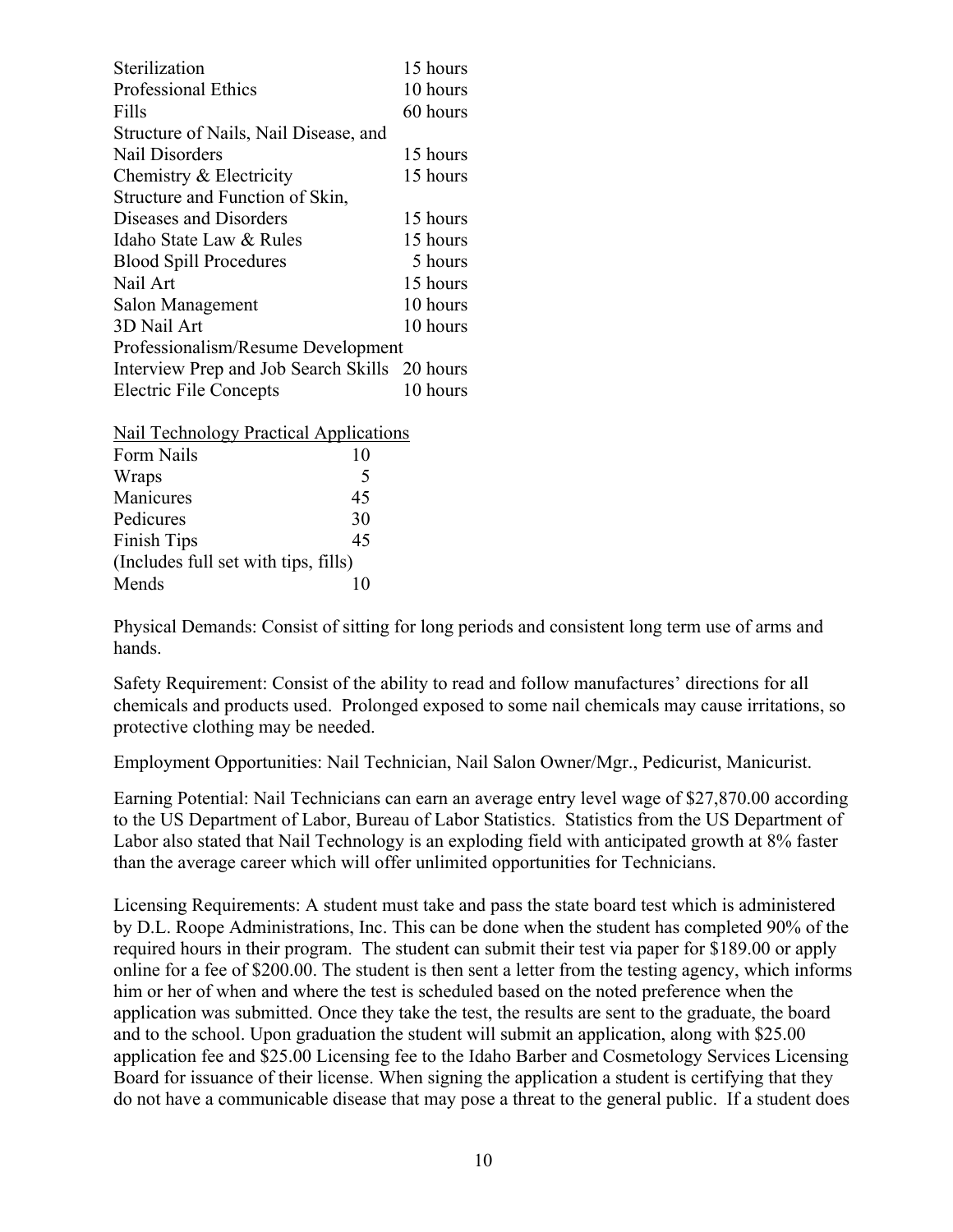have a communicable disease, they must contact the Idaho Barber and Cosmetology Services Licensing Board prior to signing any enrollment contract.

## **Esthetics**

Students will receive an education in both theory and practical experience in many phases of esthetics. Their education will prepare them for the professional marketplace as well as give them the necessary knowledge to successfully complete the Idaho State Boards.

# **Esthetics Curriculum**

The Esthetics course consists of 600 hours of theory and practical training. It takes about 18 weeks to complete for the day schedule and about 40 weeks for the evening schedule. Students will receive an education in both theory and practical experience in all phases of esthetics including:

| Nutrition                                         | 20 hours |
|---------------------------------------------------|----------|
| History-Cultures & Trends                         | 10 hours |
| Sanitation Chemistry, Bacteriology, Sterilization | 30 hours |
| Skin Analysis & Client Consultation               | 35 hours |
| <b>Basic Facials</b>                              | 25 hours |
| Advanced Treatments, Exfoliation & Topics         | 45 hours |
| Basic Face and body Massage                       | 40 hours |
| <b>Advanced Facial Massage</b>                    | 35 hours |
| Spa Trade & Medical Terminology                   | 20 hours |
| Trichology: Face & Body Hair Removal              | 40 hours |
| Skin Histology & Physiology                       | 25 hours |
| Diseases & Disorders                              | 25 hours |
| <b>Cosmetic Chemistry</b>                         | 15 hours |
| Cosmeceutical Products & Ingredients              | 25 hours |
| Aromatherapy                                      | 10 hours |
| Anatomy & Physiology of the Face & Body           | 35 hours |
| (includes muscles and nerves of head & neck)      |          |
| <b>Body Treatments</b>                            | 15 hours |
| Facial Machines & Electricity                     | 35 hours |
| Skin Care Makeup Theory & Application             | 35 hours |
| Selling Products & Services                       | 10 hours |
| Professionalism, Resume Development               |          |
| Interview Prep and Job Search Skills              | 20 hours |
| Esthetics Industry Career & Business Planning     | 15 hours |
| Idaho State Rules, Laws & Practical Test Prep     | 35 hours |
|                                                   |          |

| <b>Esthetician Practical Applications</b> |    |
|-------------------------------------------|----|
| Facial Application and Massage            | 75 |
| Cosmetics                                 | 20 |
| Machine Application                       | 30 |
| Hair Removal                              | 65 |
| Sanitation                                | 20 |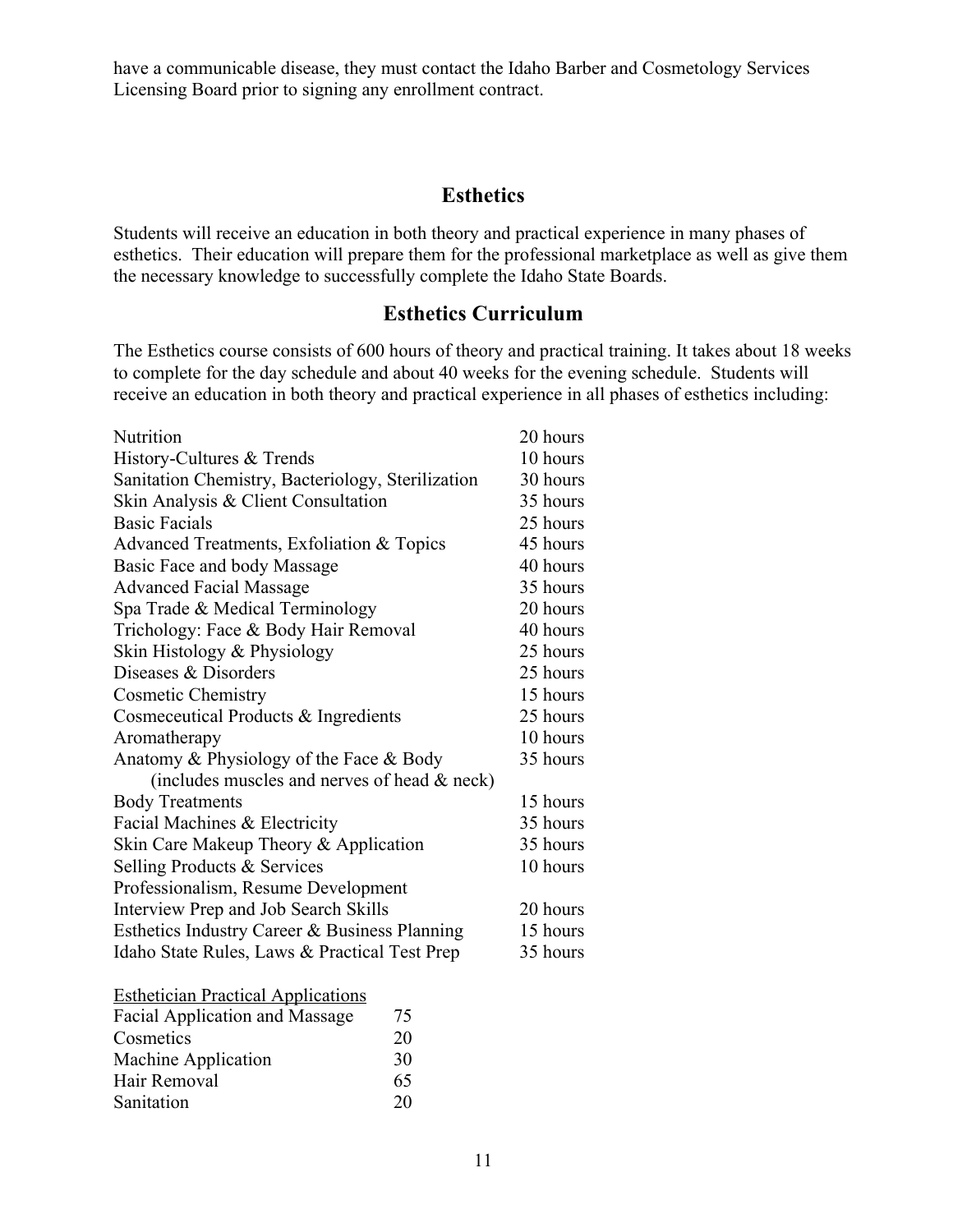Physical Demands: Could consist of sitting or standing for long periods and use of hands and arms for long periods.

Safety Requirements: Estheticians must be knowledgeable and aware of possible electrical hazards. They must have the ability to read and follow manufacturers' directions for use of all chemicals and be aware of precautions and procedures necessary to avoid dangers to the skin of client and self. Certified CPR training is suggested.

Employment Opportunities: Esthetician in day spas, medical spas and physicians offices, Instructor, Spa Owner/Mgr., Sales/Product Representative, Professional Speaker, Makeup Artist.

Earnings Potential: US Department of Labor states that the average salary for entry level Estheticians is \$36,510.00. Statistics from the US Department of Labor show an expected growth 11% faster than the average growth over the next decade.

Licensing Requirements: A student must take and pass the state board test which is administered by D.L. Roope Administrations, Inc. This can be done when the student has completed 90% of the required hours in their program. The student can submit their test application via paper for \$189.00 or online for a fee of \$200.00. The student is then sent a letter from the testing agency, which informs him or her of when and where the test is scheduled based on the noted preference when the application was submitted. Once they take the test, the results are sent to the graduate, the board and to the school. Upon graduation the student will submit an application, along with \$25.00 application fee and \$25.00 Licensing fee to the Idaho Barber and Cosmetology Services Licensing Board for issuance of their license. When signing the application a student is certifying that they do not have a communicable disease that may pose a threat to the general public. If a student does have a communicable disease, they must contact the Idaho Barber and Cosmetology Services Licensing Board prior to signing any enrollment contract.

## **Makeup Artistry**

The Makeup Artistry course consists of 100 hours of theory and practical training. It will take approximately 6 weeks to complete. Students will be eligible for State of Idaho certification upon completion of this course.

| Safety/Infection Control                                                                                                                                 | 5 hours                       |
|----------------------------------------------------------------------------------------------------------------------------------------------------------|-------------------------------|
| Professionalism                                                                                                                                          | 5 hours                       |
| Facial Analyzing                                                                                                                                         | 1 hour                        |
| Light and Shade                                                                                                                                          | 1 hour                        |
| Foundation                                                                                                                                               | 1 hour                        |
| Concealer and Correction                                                                                                                                 | 1 hour                        |
| <b>Highlight and Shadow</b>                                                                                                                              | 1 hour                        |
| Eyebrows                                                                                                                                                 | 1 hour                        |
| Corrective Eye Theory                                                                                                                                    | 1 hour                        |
| Eyeliner/Shadow                                                                                                                                          | 1 hour                        |
| Lips                                                                                                                                                     | 1 hour                        |
| Lashes                                                                                                                                                   | 1 hour                        |
| <b>Makeup Artistry Practical Applications</b><br><b>Foundation Application</b><br><b>Correction Techniques</b><br><b>Highlight and Shadow Techniques</b> | 4 hours<br>4 hours<br>6 hours |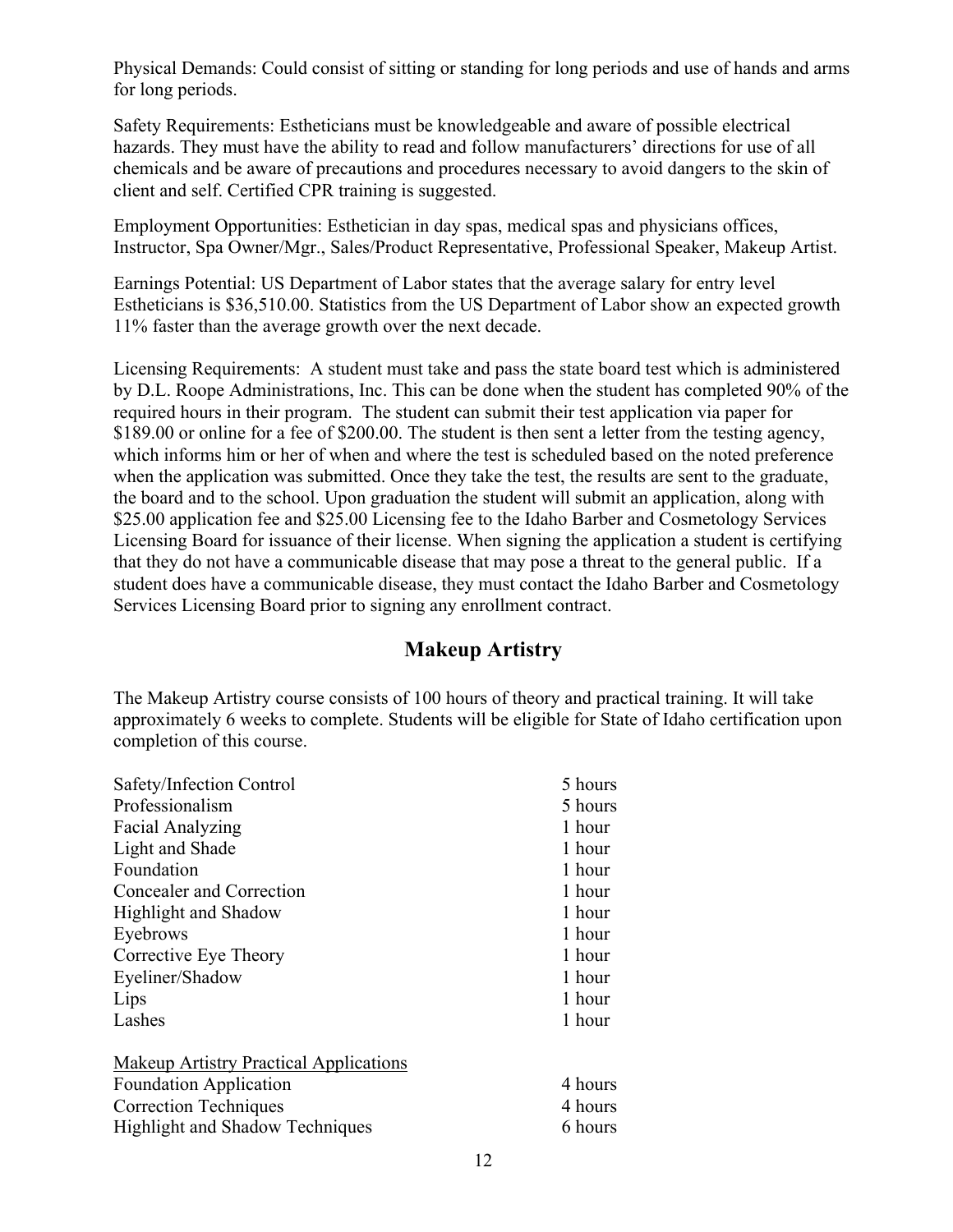| Brow Shaping and Filling              | 4 hours  |
|---------------------------------------|----------|
| <b>Eyeliner and Shadow Techniques</b> | 5 hours  |
| Lash Techniques                       | 3 hours  |
| Lip Color and Correction Techniques   | 6 hours  |
| Full Face Makeup Application          | 20 hours |
| <b>Advanced Techniques</b>            |          |
| High Definition and Television        | 2 hours  |
| Airbrush                              | 12 hours |
| Specialty and Special FX              | 6 hours  |
| <b>Advanced Trends</b>                | 2 hours  |
| The Business of Makeup                | 3 hours  |
| <b>Advanced Sanitation</b>            | 3 hours  |

Employment Opportunities: Retail, Product representative, Wedding makeup, Motion picture and Theatre makeup,

Physical Demands: Will consist of sitting or standing for long periods and repetitive use of hands and arms. Makeup Artists may work long hours and work an atypical workweek.

Safety Requirements: Makeup Artists must be knowledgeable and aware of good working practices and hygiene *standards* which are vital when working in the make-up industry. Knowledge of safety and sanitation are of the utmost importance in this industry.

Earnings Potential: US Department of Labor state that the average salary for entry level Makeup Artist is between \$25.75 per hour unless the Artist chooses to be independent, then the income will vary.

Certification Requirements: Once a student graduates from the 100 hour Makeup Artistry class they are eligible to apply to the state for Certification. The student will submit an application to the Idaho Barber and Cosmetology Services Licensing Board.

# **Instructor Trainee Course**

As part of our commitment to quality education, Oliver Finley Academy offers a course in instructor training. This course is designed to prepare cosmetologists, nail technicians and estheticians for a career teaching in a professional cosmetology school or instructing through the apprentice program. Instructor Trainees will receive both practical and theoretical training in the art of teaching.

We are offering two courses of instruction to meet the needs of all our future instructors. If the perspective instructor has been licensed for two or more years they may attend our 500 hour course. It takes approximately 4 months. If the perspective instructor has been licensed less than two years they will need to attend the 1000 hour course. It takes approximately 8 months. Both courses are designed to prepare the student for the State Board Exams and a career as a professional instructor.

#### **Curriculum**

|                               | Course $1(500 \text{ hrs})$ | Course $2(1000 \text{ hrs})$ |
|-------------------------------|-----------------------------|------------------------------|
| Principles of Adult Education | 20 hours                    | 35 hours                     |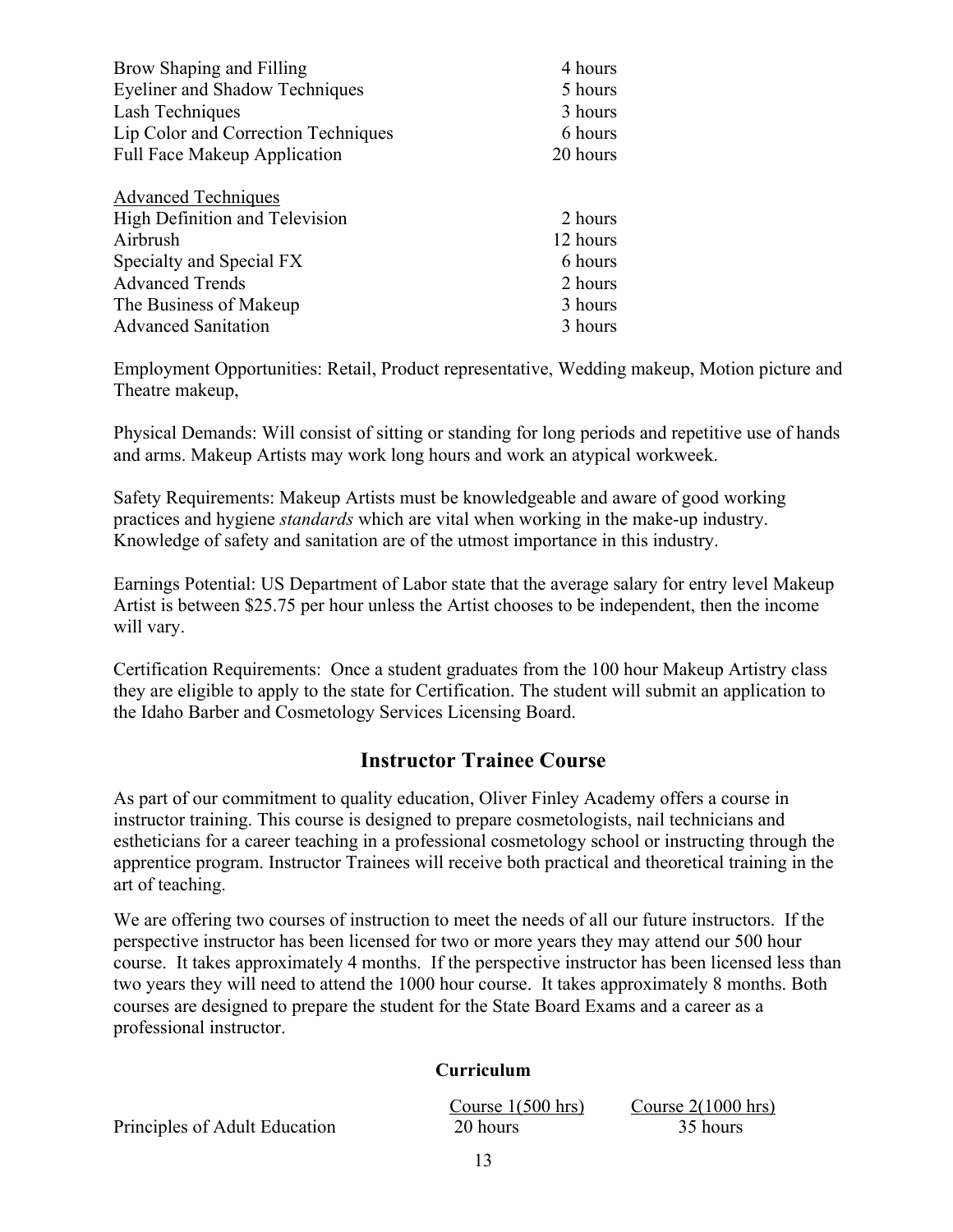| <b>Student Learning Principles</b>     | 15 hours  | 30 hours  |
|----------------------------------------|-----------|-----------|
| <b>Lesson Planning</b>                 | 35 hours  | 60 hours  |
| <b>Classroom Management</b>            | 25 hours  | 50 hours  |
| <b>Teaching Aids</b>                   | 20 hours  | 40 hours  |
| Testing & Evaluation                   | 25 hours  | 50 hours  |
| Professional Conduct/Idaho Law & Rules | 20 hours  | 25 hours  |
| <b>Communication Skills</b>            | 10 hours  | 20 hours  |
| Clinic Floor Supervision               | 270 hours | 590 hours |
| Professionalism, Resume Development    |           |           |
| Interview Prep and Job Search Skills   | 20 hours  | 20 hours  |
| <b>Practical Demonstrations</b>        | 20 hours  | 40 hours  |
| <b>Theoretical Presentations</b>       | 20 hours  | 40 hours  |

Employment Opportunities: Cosmetology School Instructor, Salon Owner/Manager, School Owner/Manager.

Physical Demands: Instructors may stand for long periods of time, work long hours and work an atypical workweek (i.e., Tuesday-Saturday).

Safety Requirements: Must be able to read and follow manufacturers' instructions for all chemicals and products used. Must be aware of possible hazards while using electricity.

Earnings Potential: US Department of Labor states that the average salary for entry level instructors of adult learners is between \$16.33 an hour in a school, unless one goes to a technical college to work and the salaries there will vary. The employment outlook depends on a wide variety of factors, including: trends and events affecting overall employment, location, employment turnover, occupational growth, etc.

Licensing Requirements: A student must take and pass the state board test which is administered by D.L. Roope Administrations, Inc. This can be done when the student has completed 90% of the required hours in their program. The student can submit their test application via paper for \$189.00 or online for a fee of \$200.00. The student is then sent a letter from the testing agency, which informs him or her of when and where the test is scheduled based on the noted preference when the application was submitted. Once they take the test, the results are sent to the graduate, the board and to the school. Upon graduation the student will submit an application, along with \$25.00 application fee and \$25.00 Licensing fee to the Idaho Barber and Cosmetology Services Licensing Board for issuance of their license. When signing the application a student is certifying that they do not have a communicable disease that may pose a threat to the general public. If a student does have a communicable disease, they must contact the Idaho Barber and Cosmetology Services Licensing Board prior to signing any enrollment contract

# **Graduation Requirements (all programs)**

Students must successfully complete the school's curriculum with a 75% GPA. They must complete the required number of hours as listed for their program and all Idaho Barber and Cosmetology Services Licensing Board requirements as listed for each program. All financial and other obligations to Oliver Finley Academy must be satisfied and completion of their final record scheduled and completed with the Student Services.

The student will be issued a Diploma of Graduation and is eligible to register for the next scheduled Idaho State Board Examination for licensure after reaching 90% of the required hours.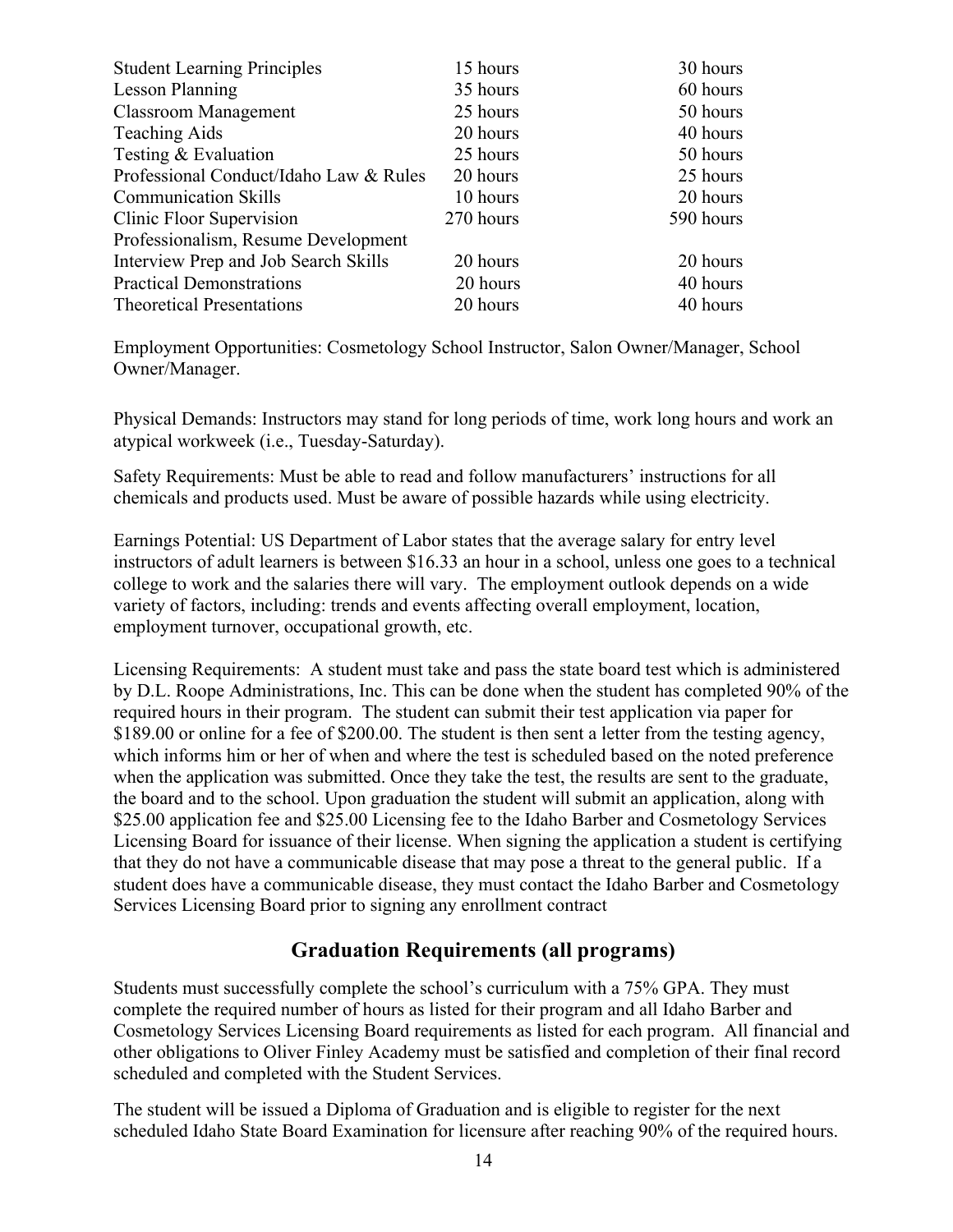The required fee is to be paid, by the student, directly to the State of Idaho testing contractor (DL Roope). It is the students' responsibility to register for their State Board Examination.

## **Career Counseling and Employment Assistance**

OLIVER FINLEY ACADEMY does not guarantee employment placement after graduation However, employment assistance is available. While attending classes the student will be trained in resume writing, personal presentation and learn to create an impressive portfolio. Our job board is available for graduating students, with announcements and listings from area salons and employers. Oliver Finley Academy will be happy to continue guidance for our graduated students as they gain industry experience and come across new challenges.

\*\*Student is advised that the law prohibits any school, college, etc. from guaranteeing placement as an inducement to enter said school.

## **School Hours**

Cosmetology Program: Monday - Friday 8:00am-4:30pm (40 hrs. per wk.), Tuesday – Thursday 8:00am-6:30pm. (30 hrs. per wk.)

Nail Technology Day Program: Monday – Wednesday, 8:00am-6:30pm (30 hrs. per wk)

Esthetics Day Program: Monday - Friday, 8:00am-4:30pm. (40 hrs. per wk.)

Esthetics Eve. Program: Monday - Thursday, 5:30pm-10:00pm. (18 hrs. per wk.)

Instructor Trainee (500 hours): Hours of instruction may vary from Monday – Friday, 8:00am-10:00pm.

Instructor Trainee (1000 hours): Hours of instruction may vary from Monday – Friday, 8:00am-10:00pm.

Approximately 10% of their time is spent on theory. All of our programs offer specialized classes and practical/model classes throughout the week. The number of hours and number of days of these classes are dependent on whether the student is at the Junior or Senior level. The balance of the day is spent on the clinic floor on practical applications.

# **ENROLLMENT TIME**

Enrollment time is defined as the time elapsed between the actual starting date and the students' official "end date" whether by graduation, withdrawal or termination.

The student must complete the Cosmetology (40 hr) training course within 48 weeks from the date of enrollment, the Cosmetology (30 hr) training course within 63 weeks, the Esthetics (40 hr) course within 18 weeks, the Esthetics (18 hr) course within 40 weeks, the Nail Technology course within 24 wks, the 500-hour Instructor Trainee course in 15 weeks and the 1000-hour Instructor Trainee course in 30 weeks. This period may be extended only with the written consent of the school.

## **Holidays**

Oliver Finley Academy will be closed for the following holidays:

New Years Day Martin Luther King Jr. Day Presidents' Day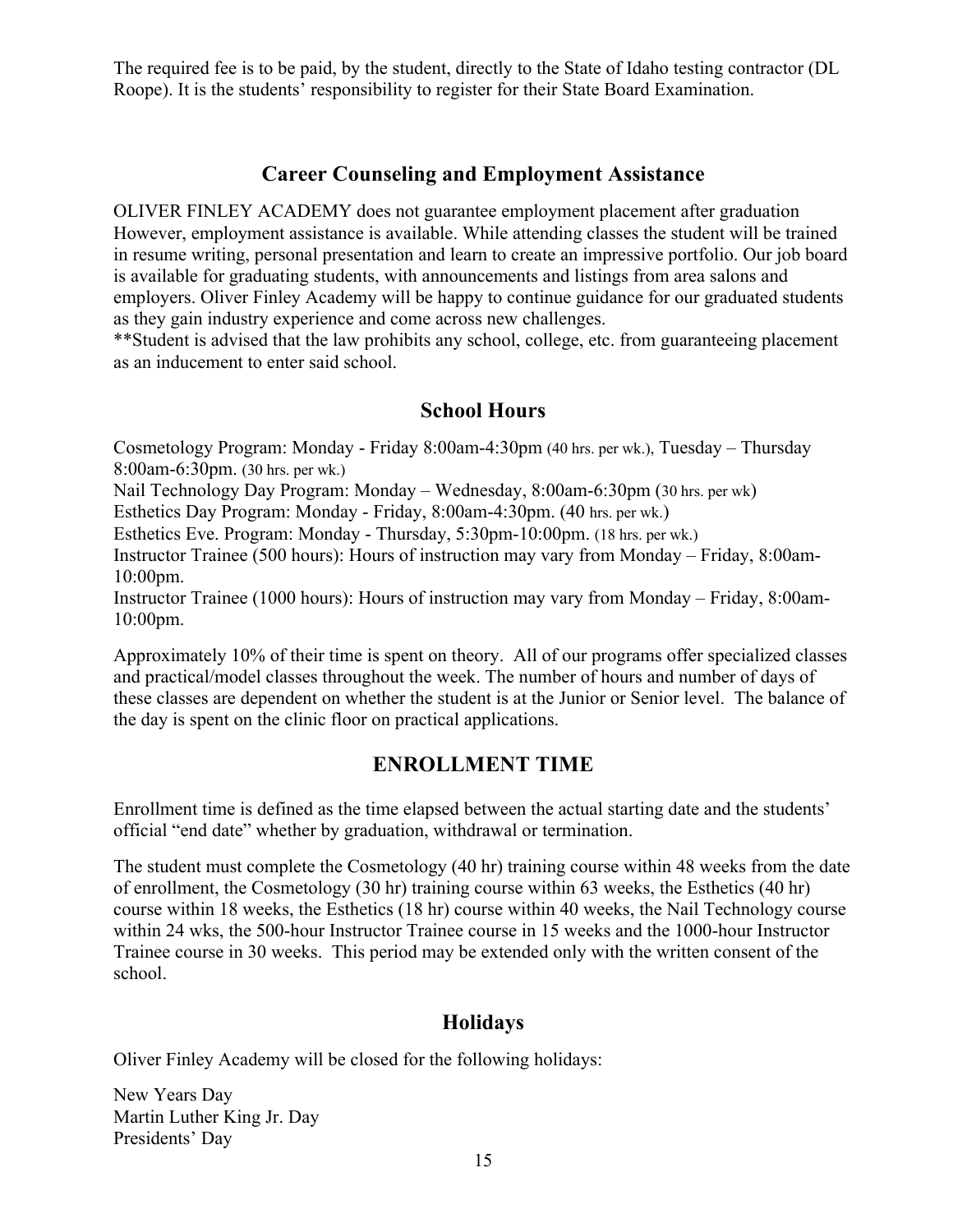Memorial Day (Saturday – Monday) July 4th Labor Day (Saturday – Monday) Thanksgiving Day Christmas Eve Christmas Day Any deviation to these dates will be posted and announced to the student body.

# **Grading System**

Students are graded on a percentage system ranging from 0% to 100+%. A minimum cumulative 75% GPA is required to maintain satisfactory progress. Both theory and practical work will be graded on the following scale:

| $90 - 100$   | Excellent    |
|--------------|--------------|
| 80 - 89      | Good         |
| $75 - 79$    | Satisfactory |
| 74 and below | Failing      |

Clinical work is not graded in the traditional sense, rather students are given credit for completion of an application and the credit goes towards the practical applications required for course completion. Practical work is formally tested and based on specific, written criteria that is converted to a percentage based on how many items were done correctly based on how many points possible.

## **Evaluation System**

Every student will be graded on all theoretical work. Students must maintain a 75% average on all work. Scores will be checked on a monthly basis. If the student has a low score for two consecutive months an academic plan will be created and implemented with the student. If the student fails to adhere to the academic plan the student could face withdrawal.

Practical applications will also be recorded and reviewed on a monthly basis, via a student "Level Sheet". The student must complete all practical requirements before finishing their contracted hours. If all practical applications are not complete by graduation, the student will not successfully complete the program and would be considered withdrawn.

## **Clinical Service Policy**

Oliver Finley Academy offers students the opportunity to learn new skills in the classroom and then use and improve those skills while providing services in our clinical environment. This process allows for the best development of skills and retention of information that will be critical to your success as a professional service provider. The opportunity for you to use newly acquired knowledge and skills on a variety of individuals with unique characteristics, needs and opinions; is vital in the educational process. Engaging with these "clients" in our Student Salon and Spa environment will allow you to refine skills in your chosen discipline. These clinical service opportunities are an essential component for teaching customer service, communication skills and professionalism to our students. To help facilitate this crucial piece of your education, each of you are expected to: 1. Stay informed of your daily schedule. Know when you are in class and when you have an appointment coming in. Check your schedule often during the day, as the clinic schedule is likely to change, due to cancellations, walk-ins, etc. When you are scheduled for class,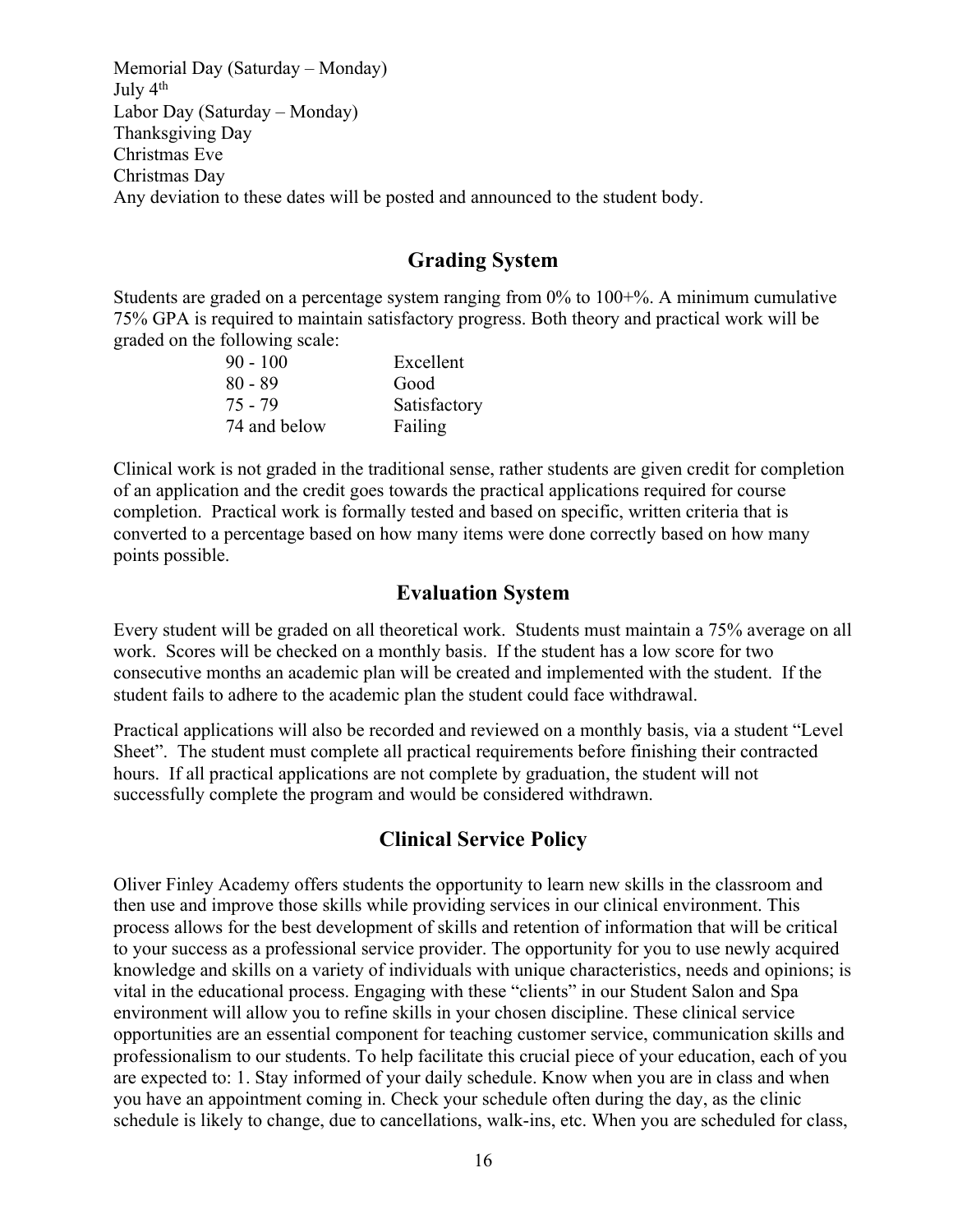you are expected to be present when class begins, and roll call is taken. You must be present in the classroom for the duration of the class. 2. During clinic time, be prepared for your client to arrive. This means having service areas prepped prior to the appointment time. You are expected to be at your station, or approved break areas, during clinic hours. This ensures you are readily available for all services, including walk-ins. It is suggested to be at the front desk before your client arrives, ready to greet them as they check in. 3. If you are leaving campus during clinic hours, you must clock out. This is required. Failure to do so may result in suspension and/or withdrawal from the program. 4. You are expected to take all appointments that are assigned to you. Refusing to take an assigned appointment is not allowed. If you are clocked-in, but cannot be found for an appointment (scheduled or walk-in), you will be in violation of the following: a. Being off campus without approval b. Not clocking out as required when leaving campus c. Refusing to provide clinical services to a client Refusing to take a service, or failure to be present for a scheduled client, may result in an immediate 15- day suspension and possible withdrawal from the program. 5. Students, along with a supervising instructor, should use all of their skills to provide every client the best possible service experience

## **Attendance Policy/Procedure**

Attendance and punctuality cannot be emphasized enough. You are preparing for a career in a personal service industry. You should treat your time here at Oliver Finley Academy as if this was your job or internship and Oliver Finley Academy is your employer. Your success in this industry partially hinges on your being able to report to work **on time.** In today's cosmetology market, employees are expected to come to work ON TIME and ready to take on the demands that this industry requires. Now is the time to develop all of the habits and knowledge necessary to make you successful in the future.

#### **Tardies**

School starts at 8:00AM/5:30PM. Any student that clocks in after 8:06/5:36 but before 8:20/5:50 can turn in a tardy slip and attend class. If no Tardy Slip is turned in the student will be given the choice to clock out and go home or stay clocked in for that day and miss the next day of school.

#### **Attendance During Basics**

Attendance takes on a very serious role during Basics. This is the foundation on which you will build and prepare for your future in the cosmetology industry! So missing time here can have a severely detrimental impact on future skill development. Because of this no more than 15 hours can be missed while a student is in the "Basics" portion of their enrollment. If 15 hours are missed the student will be asked to re-start Basics with the next available class. Only 1 re-start will be allowed.

#### **Minimum Attendance**

Students must **maintain** a minimum 85% attendance average.

It is the students' responsibility to monitor and follow their own attendance percentages. Students can keep track of their estimated attendance percentages by logging into "Klass App" which is interactive with the Freedom software, where all of the students attendance information is stored.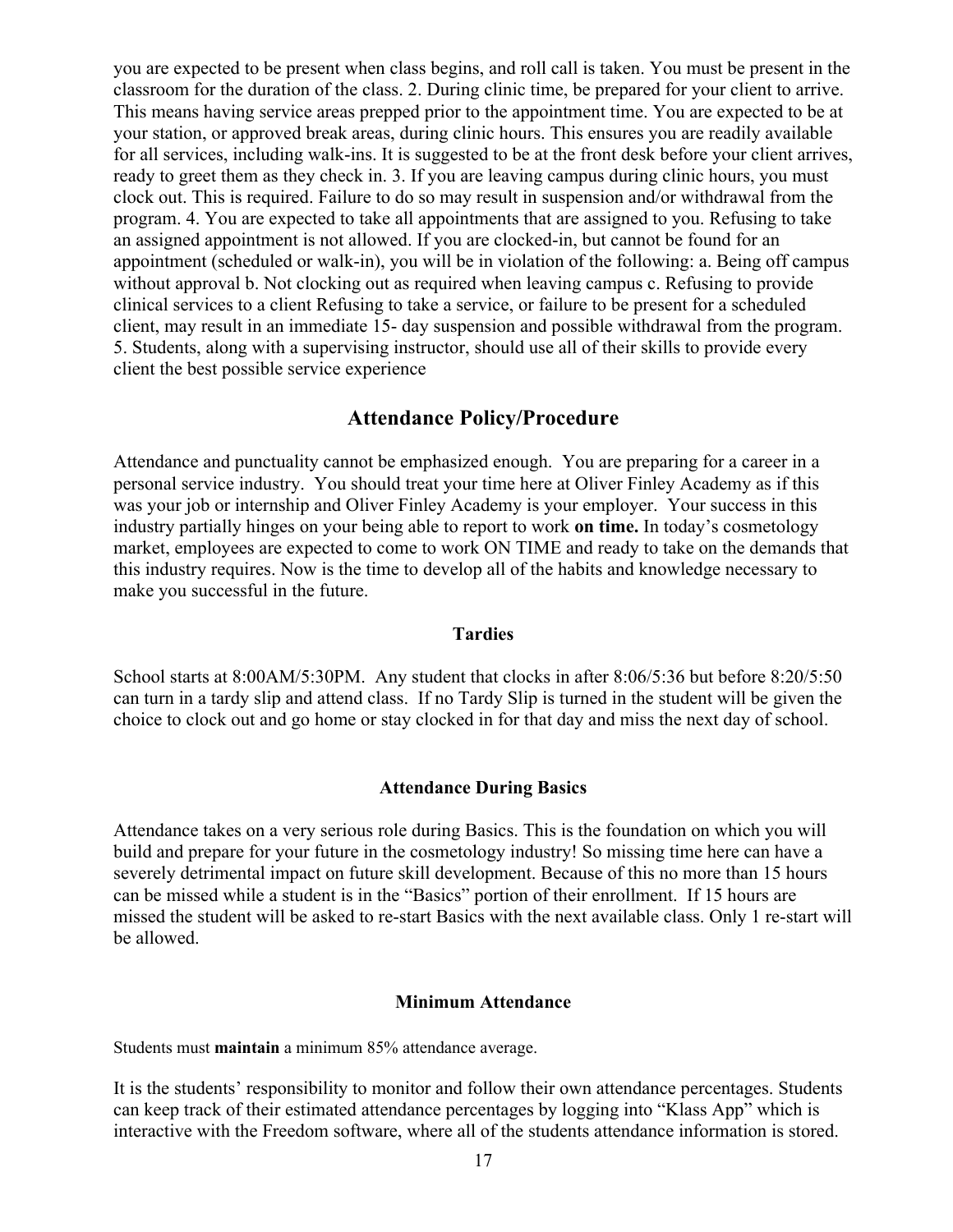If for any reason you are unable to attend school or will be attending late, you must place a courtesy call to the school, so that we can let your clients know that you will not be available. We will re-schedule them on a different day or put them with another student depending on what the client wishes to do. Placing a call to the school does not excuse the absence or tardy. To have any absence or tardy excused, proper documentation must be supplied.

All students are required to attend class as scheduled. Students are allowed to leave class only with permission of the class instructor. If a student is late for class they will not be allowed to attend the class in progress unless given permission by instructor. It is the students' responsibility to make up all missing work when class is missed.

It is a required Oliver Finley Academy policy that students are in attendance at the very least, 85% of the time.

If a students attendance falls below the 85% minimum, the student will receive a write-up. The write-up will include a plan for the student to regain the minimum standard. If the student does not follow the plan and does not bring their attendance back to or above the minimum, the student will receive a second write up. Once again there will be a plan included to assist the student in regaining satisfactory attendance progress. If the student fails to achieve satisfactory attendance progress, a third write-up will be issued. At that time the student will be suspended for two weeks and a tribunal will be scheduled with the Director of Education and the Director of Fin Aid/Compliance. The student will have an opportunity to explain any issues they are having that may have caused this attendance issue. The Director of Education will review the case and will decide if the student is a candidate to return to school and successfully complete their program. The student will be notified within 5 days as to the decision.

The contracted hours of instruction are to be taken at the times scheduled in the contract. The school is under no obligation to grant a schedule change and may refuse the request at any time. Oliver Finley Academy may require adequate proof of any need to make a schedule change. The school reserves the right to make any changes in the schedule that it deems necessary.

The student must complete the course prior to the Contract End Date or Estimated Grad Date. The Contract End Date may be changed only with the written consent of the school. The school is under no obligation to change the Contract End Date.

In case of a documented emergency, documented medical condition or other type of unexpected emergency, the school may grant a leave of absence. All supporting documentation must be presented to the school immediately upon the student's return to school. Late or incomplete documentation may not be accepted. The school is under no obligation to grant a leave of absence. A leave of absence may not exceed 60 days. An extenuating circumstance may cause exception to this policy.

## **Miscellaneous**

We treat our students like adults, therefore it is the student's responsibility to notify or involve their parents as to activities going on in their school whether those activities are Christmas parties or their own termination from Oliver Finley Academy. It is not Oliver Finley Academy's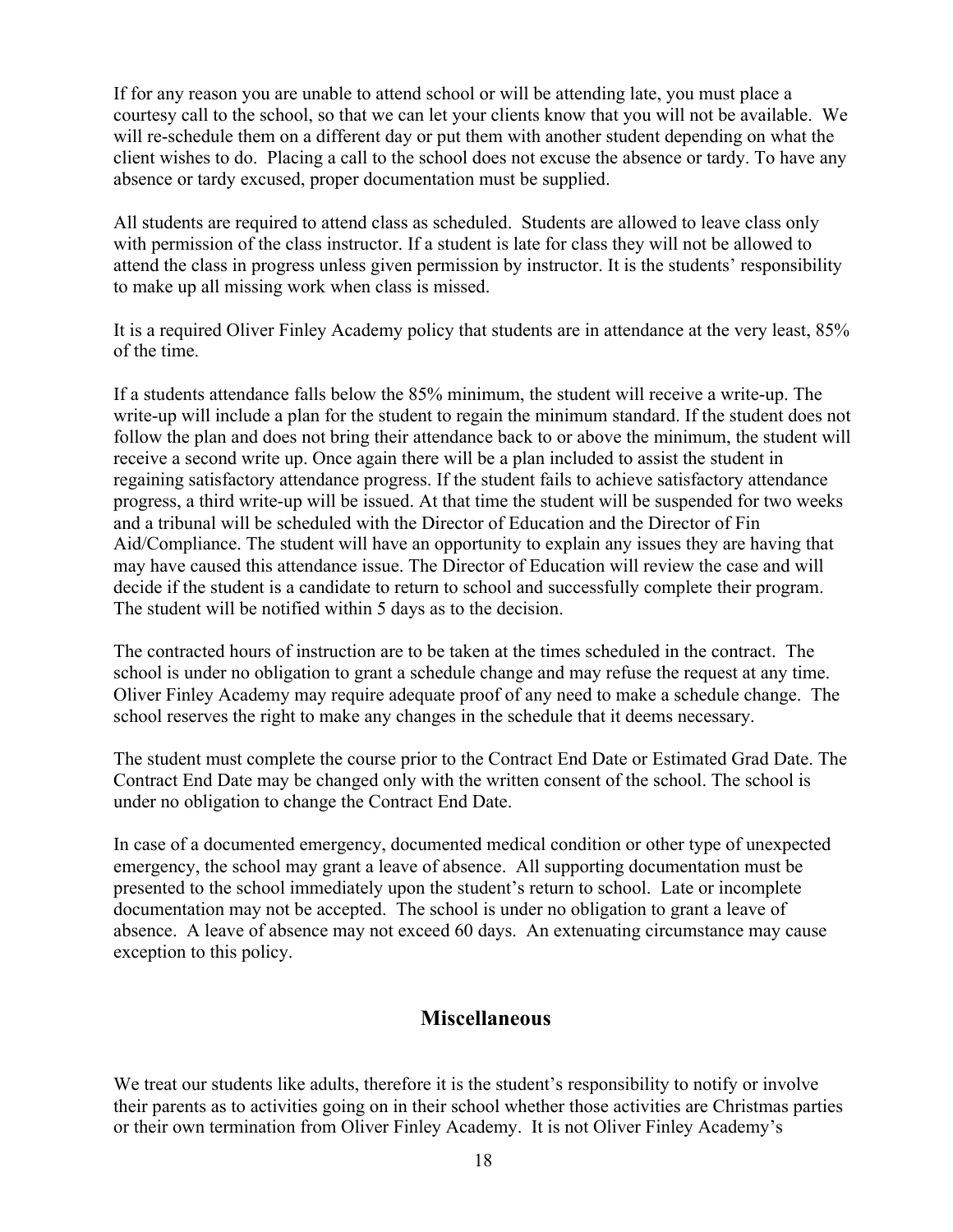responsibility to contact any student's parent/s at ANY time even if the parent/s paid for their son or daughter to attend our school and we need to terminate their enrollment for a qualified reason.

Students are not employees and will not receive compensation for any aspect of their education at Oliver Finley Academy, including when providing any and all services in the Oliver Finley Academy clinic.

Visitors are not allowed at the school unless receiving a service. If a loved one or family member needs to drop something off for you, they may leave it at the front desk, but no disruption of class or patron time is allowed.

Smoking/Vaping is only allowed outside the facility, in designated smoking areas, during break time or lunch. Smoking/Vaping is not allowed inside the school.

Any student using/in possession of drugs or alcohol at school may be dismissed from the program permanently. Oliver Finley Academy may drug test students.

Students are not allowed to contact clients without written permission from an Instructor or Administrator of Oliver Finley Academy.

All students must clock in to receive appropriate credit for hours. All students should clock out for a one-half hour lunch break each day.

Students receive Progress Reports monthly which include "to date" information regarding the students grades and attendance.

Students are not to provide Cosmetology, Nail Technology or Esthetics services at home in exchange for money. This is against State Board regulations and may result in loss of licensure and ability to be licensed. Solicitation of Oliver Finley Academy clients to be serviced in your home or any other location is unethical, against Oliver Finley Academy policy and is grounds for termination.

A 25% family discount is offered for services in our clinic. The discount applies only to the following immediate family members of the enrolled student: spouse, children, mother, father, brother or sister. The family discount is not allowed for in-laws, cousins, aunts, uncles, grandparents or friends. There are no exceptions to this rule. Family appointments can be made Monday through Friday.

Parking is allowed in designated areas only. All students must park in the parking lot on the other side of the access road or the lot closest to Applebees. Spaces in the front parking lot are designated for Oliver Finley Academy clients and for customers of our neighboring businesses.

# **Oliver Finley Academy Exiting Jail/Prison Policy**

Potential or returning students that are exiting jail/prison will be considered on the following basis:

In good standing with their current Parole/Probation.

Must provide letter of verification from PO.

Have completed all classes, community service, etc., mandated by the court and/or PO officer that may interfere with class schedule.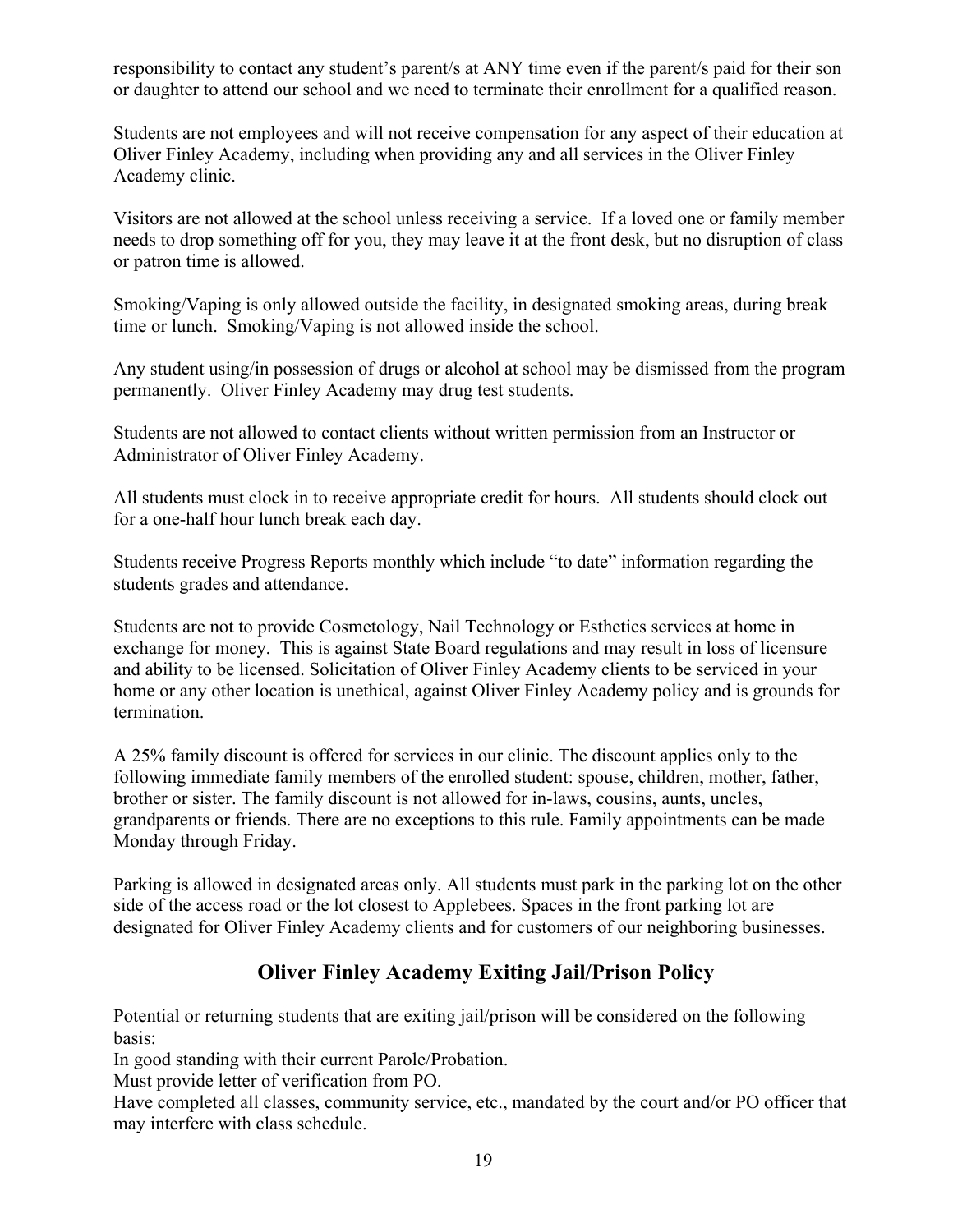Must have all financial obligations complete with the courts.

Upon completion of the previously stated requirements, Oliver Finley Academy will consider each person on a case by case basis, to identify if the potential student will be able to dedicate themselves towards the program, they may be enrolling in. Idaho Barber and Cosmetology Services Licensing Board will determine if licensure is possible for convicted felons.

# **Oliver Finley Academy Electronics Policy**

Oliver Finley Academy loves Technology and the wide variety of gadgets that can be used to access the Internet, eBooks, shared network resources, etc.

We encourage our students to use electronic devices like phones, tablets and laptops anywhere and everywhere while on campus. Our hope is that you will use them while gathering school hours, for the purpose of furthering your education and acquiring knowledge of the Beauty industry in general.

Our only black and white rule in regard to electronics; is that you cannot use any electronic device in a way that would disturb or interrupt your fellow classmates, Oliver Finley Academy staff or Salon/Spa customers, which would include "Theory" class and during tests. This would include phone calls which must always be made "outside" of the building.

We would also have you limit electronics use in any public area on campus to professional school use only, (waiting areas, clinic floors or rooms). Professional activities would include using devices to show customers hair styles on the Internet, referencing technique videos, eBook instruction, etc.

Again, we want you to have an excellent educational experience while at school and we understand that technology will be a huge part of that experience. Have fun and be smart!

# **Financial Aid and Scholarships**

Oliver Finley Academy is approved to participate in Federal Financial Aid through the US Department of Education. We offer loan programs and various payment options including cash, check, money order, credit card (Visa, Master, Discover, American Express), etc. We provide scholarships to high schools every year, of which the decision on awarding that scholarship is made by the high school advisers. We offer a \$500.00 Military Scholarship for any member of the military or who is the family of military personnel. We accept scholarships from various organizations on behalf of our students.

## **Cancellation/Settlement/Refund Policy**

1. Any monies due the applicant or student shall be refunded within 45 days of official or unofficial cancellation or withdrawal. Official cancellation or withdrawal shall occur on the earlier of the dates that:

 a. An applicant is not accepted by the school. The applicant will be entitled to a refund of all monies paid, less the non-refundable application fee of \$100.

 b. A student cancels enrollment within three business days of signing a contract and demands his/her money back in writing. He/she will be entitled to a refund of all monies paid with the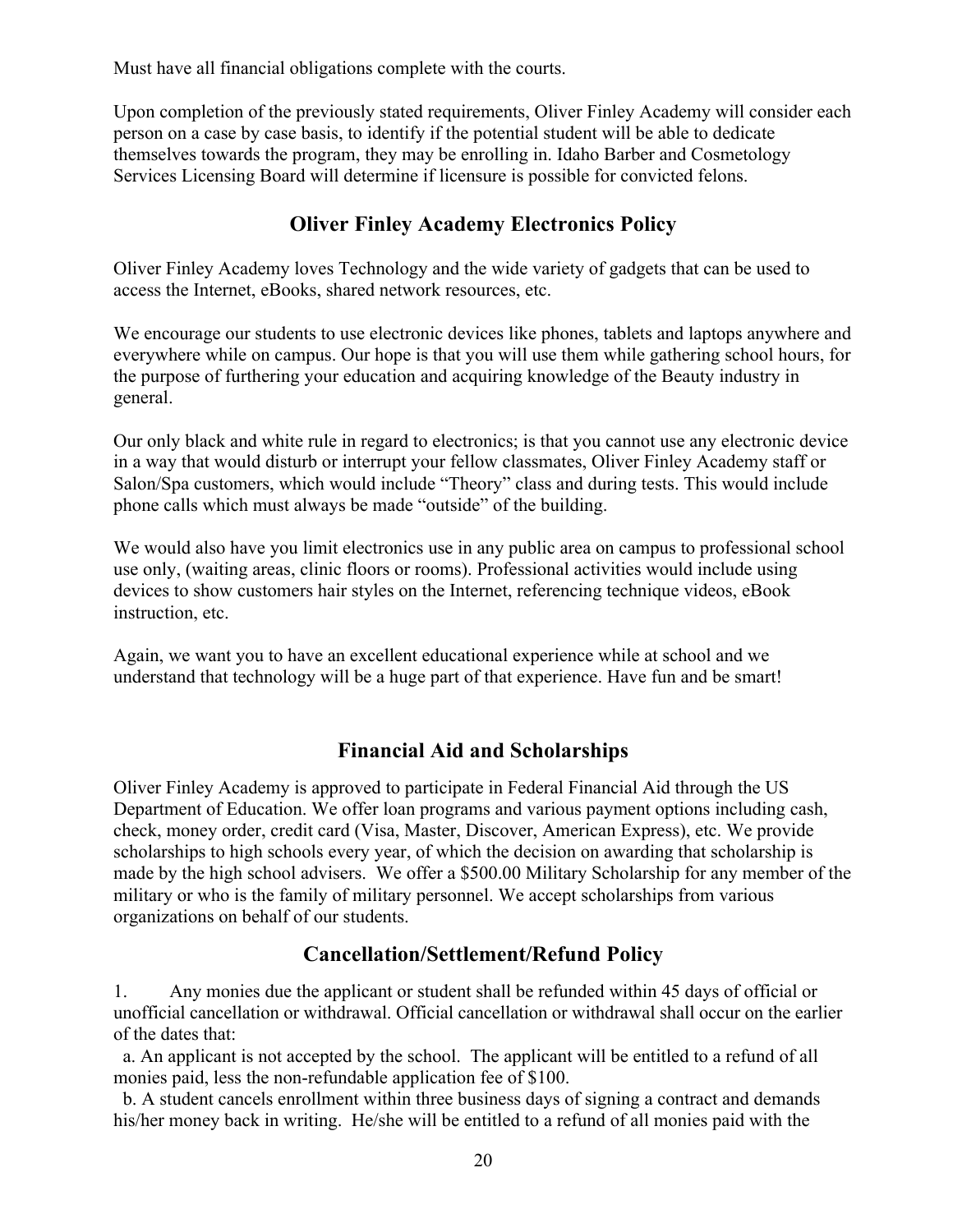exception of the non-refundable application fee of \$100. This policy applies whether or not the student actually started training.

 c. A student cancels his or her contract after three business days of signing but prior to entering classes. In this case he/she will be entitled to a refund of all monies paid to the school less the non-refundable application fee of \$100. A student may cancel this agreement in writing by notifying the school Administrator in person, by electronic mail or by certified mail.

d. A student notifies the institution of his/her withdrawal;

 e. A student on an approved leave of absence notifies the school that he or she will not be returning. The date of withdrawal shall be the earlier of the date of expiration of the leave of absence or the date the student notifies the institution that s/he will not be returning; or

f. A student is expelled by the school.

 g. In types a, b, c, or d the cancellation date will be determined by the postmark, or the date it is actually received if delivered by means other than the US Mail.

2. Any monies due a student who unofficially withdraws from the institution shall be refunded within 45 days of determination by the institution. Any student who is absent for 14 consecutive days will be determined withdrawn on the 14<sup>th</sup> day. Unofficial withdrawals are determined by the school through monitoring attendance at least every 30 days.

3. When situations of mitigating circumstances are in evidence, such as disabling illness or injury, death in the family, etc., the school will adopt a policy wherein the refund to the student may exceed the Withdrawal and Settlement Policy Guidelines.

4. The non-refundable application fee is \$100.

5. There is a \$150.00 termination fee.

6. Other miscellaneous charges the student may have incurred, such as books, equipment, fees, etc., are not included in the tuition price, and will be calculated separately at the time of withdrawal. All fees are identified in the Handbook and Enrollment Agreement.

7. If at any time the school or course is canceled subsequent to a student's enrollment, and before instruction in the course has begun, the school shall provide a full refund of all monies paid.

8. If at any time the school cancels a course or program after a student has enrolled and instruction has begun, the student will be entitled to a pro-rata refund of tuition based on the hours accepted by the receiving school or provide a full refund of all monies paid.

9. If at any time the school is permanently closed and no longer offering instruction, after the student has enrolled and instruction has begun, the student will be entitled to a pro-rata refund of tuition.

10. Once the student notifies the school they wish to resign they need to sign their final record. This can be done within approximately 5 days from the date of withdrawal. The amount of the refund will be determined by the amount of tuition versus the elapsed time to total time of course. Students receiving any scholarships, grants or discounts and not completing the full course will be refunded at the normal rate of tuition and all scholarships, grants or discounts will be forfeited.

11. For students who enroll in and begin classes, the following schedule of tuition adjustment will be considered to meet the minimum standards for refunds (all withdrawal calculations are determined by counting from the date the withdrawal was determined and based on scheduled hours. However, the refund calculations are based on the student's last date of attendance scheduled hours.):

| <u>Percentage of time to total time of course</u> | <b>Amount due Oliver Finley Academy</b> |
|---------------------------------------------------|-----------------------------------------|
| $0.01 - 4.9\%$                                    | $05\%$                                  |
| $5.0 - 9.9\%$                                     | 10%                                     |
| $10.0 - 14.9\%$                                   | 20%                                     |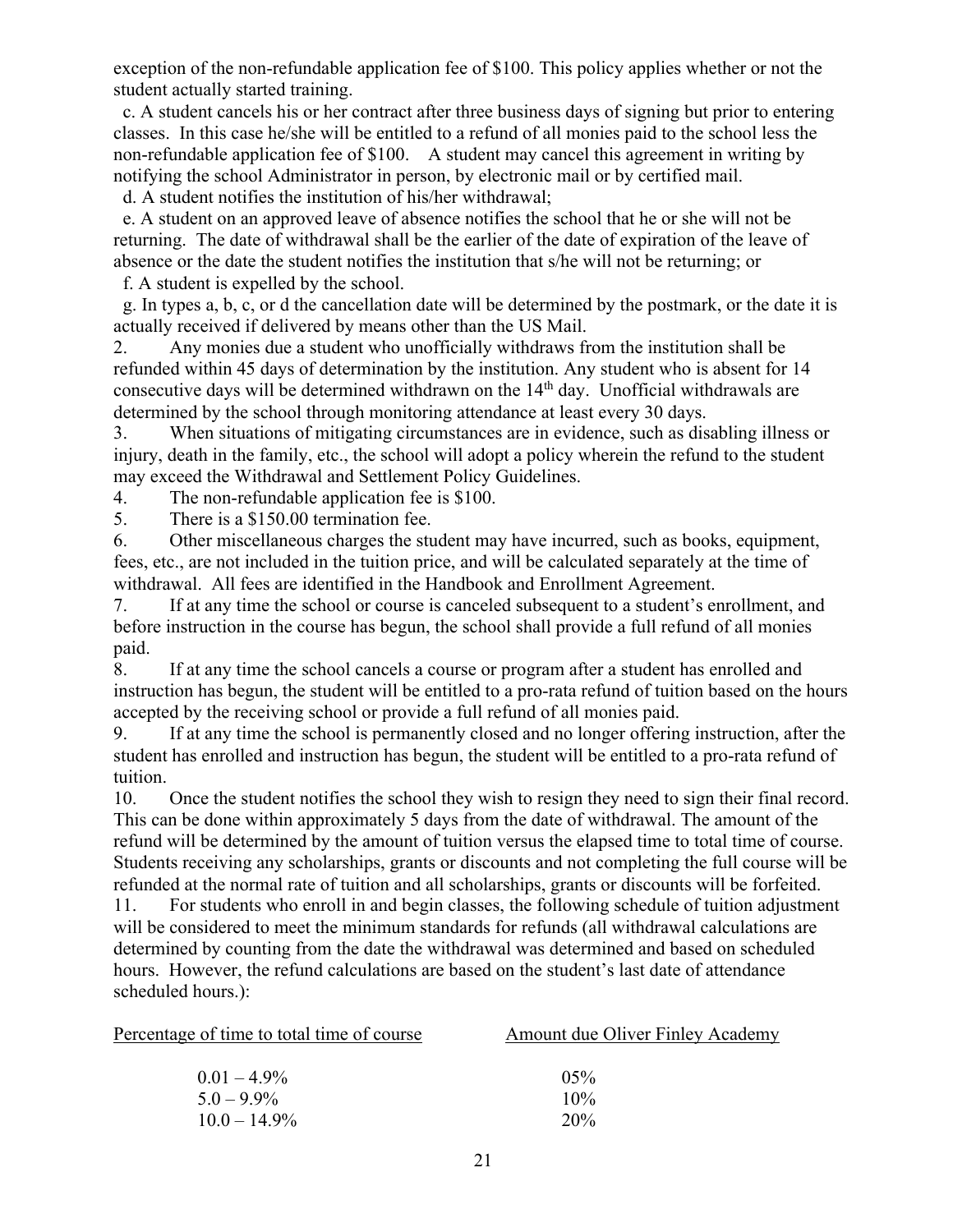| $15.0 - 24.9\%$   | 45%     |
|-------------------|---------|
| $25.0 - 49.9\%$   | 70%     |
| $50.0\%$ and over | $100\%$ |

# **TERMINATIONS**

Termination of a student may be instituted by the school for breaking academy rules or not following policy as stated in the Enrollment Agreement and in the Student Handbook. Please be sure you have read the Student Handbook and the Enrollment Agreement, in their entirety, to be sure you have a complete understanding of what is expected of you as a student. If you do not understand any of Oliver Finley Academy policies, rules or regulations, please ask an instructor or a member of management for clarification. A termination fee of \$150 will be assessed to anyone not completing his or her course of study. Re-entry of a terminated student will be considered on a case by case basis. To be considered, a student must petition the Owner/Director of the school.

## **Contract**

All students accepted by Oliver Finley Academy must sign a contract (enrollment agreement). Students less than 18 years of age may be asked to have their parent/s or legal guardian sign the contract as well. The contract specifies payment terms and states that the student agrees to abide by the rules and regulations of Oliver Finley Academy. The contract also states that the student has read and agrees to our Oliver Finley Academy Handbook.

# **Right to Privacy/Right to Access Policy**

In 1974 the Department of Education enacted the Family Educational Rights and Privacy Act. This law also known as FERPA was designed to protect the privacy of a student's educational records. It also guarantees the students and parents/legal guardians of dependent minors of students, access to their educational records.

Oliver Finley Academy abides by this law. We keep the students records protected and will allow access to only the individuals that this law dictates. While this law allows us to release "Directory" information, it is our policy not to release any information at all, on any of our students.

If a student wishes to have any information released to a specific individual they will need to fill out and turn in a "Student Release of Information" form that is available in the Financial Aid Office.

Students and parents/legal guardians of dependent minors may gain access to their files during school hours by making an appointment with school officials. Files may not be removed from the office.

No information concerning a student will be released to anyone without specific written permission of the student and/or parent. Student information will be released to government and accrediting agencies without student consent. The school will maintain all student records for a minimum of six years.

# **Advertising Consent**

We will ask to use the student's image (photo, video or audio recording) in any and all forms of advertising for an unlimited amount of time. We have a form that you may sign to either authorize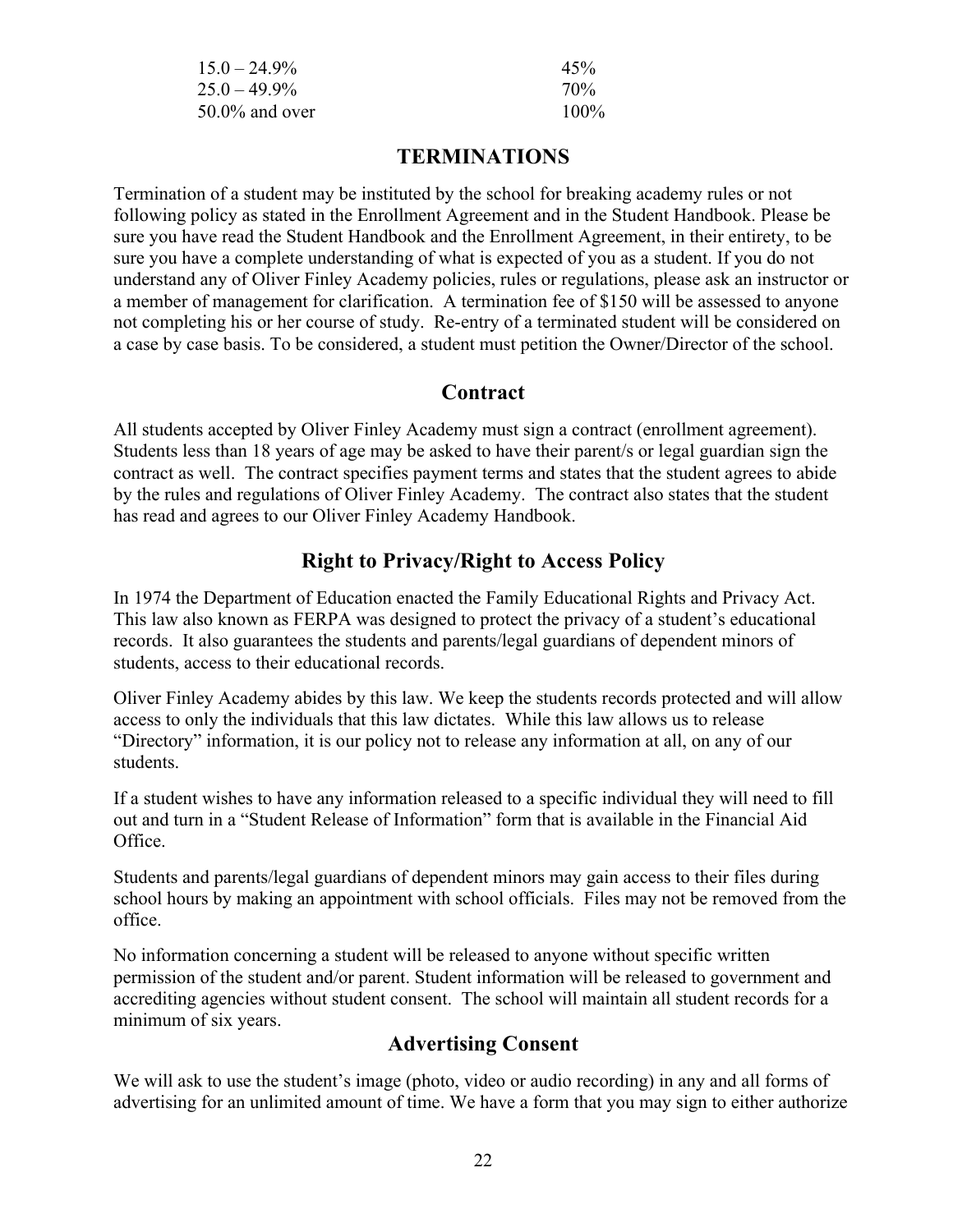us in using your image or opt not to sign it which will not allow us permission to use your image in advertising content.

# **Copyright Infringement Policy**

Oliver Finley Academy does not condone the illegal duplication of software. The copyright law is clear. The copyright holder is given certain exclusive rights, including the right to make and distribute copies. Title 17 of the U.S. Code states that "it is illegal to make or distribute copies of copyrighted material without authorization" (Section 106). The only exception is the user's right to make a backup copy for archival purposes (Section 117).

#### **License and Accreditation**

Oliver Finley Academy is licensed by: Bureau of Occupational Licenses 11351 W. Chinden Blvd., Bldg. #6 Boise, Idaho 83714 (208) 334-3233 Oliver Finley Academy is ACCREDITED through: National Accrediting Commission of Career Arts & Sciences 3015 Colvin St. Alexandria, VA 22314 (703) 600-7600

# **Staff and Faculty**

EDUCATION:

Kurt Foote – Director of Education/Cosmetology Instructor/Owner Cheri Brown – Cosmetology Instructor Tyler Thomson – Cosmetology Instructor Christy Casper – Cosmetology Instructor Linda Blount – Cosmetology Instructor Trainee Angela Jarvis - Cosmetology Instructor Rikku Min – Cosmetology Instructor Trainee Kim Burns – Cosmetology Instructor Trainee Gwen Sellers – Nail Technology Program Coordinator Kasandra Ahrens – Nail Technology Instructor Trainee Kyla Gentile – Nail Technology Instructor Trainee Elizabeth Rice – Esthetics Instructor Trainee Krista Hansen – Esthetics Instructor Kamie Hill – Esthetics Instructor Misty Barnes – Esthetics Instructor Lauren Lockett – Esthetics Instructor Trainee Olivia Kelley – Esthetics Instructor Trainee Jenna Leavitt – Esthetics Instructor Trainee Lotte Ryan – Esthetics Instructor (Substitute) Jenn Schlechte – Esthetics Instructor (Substitute)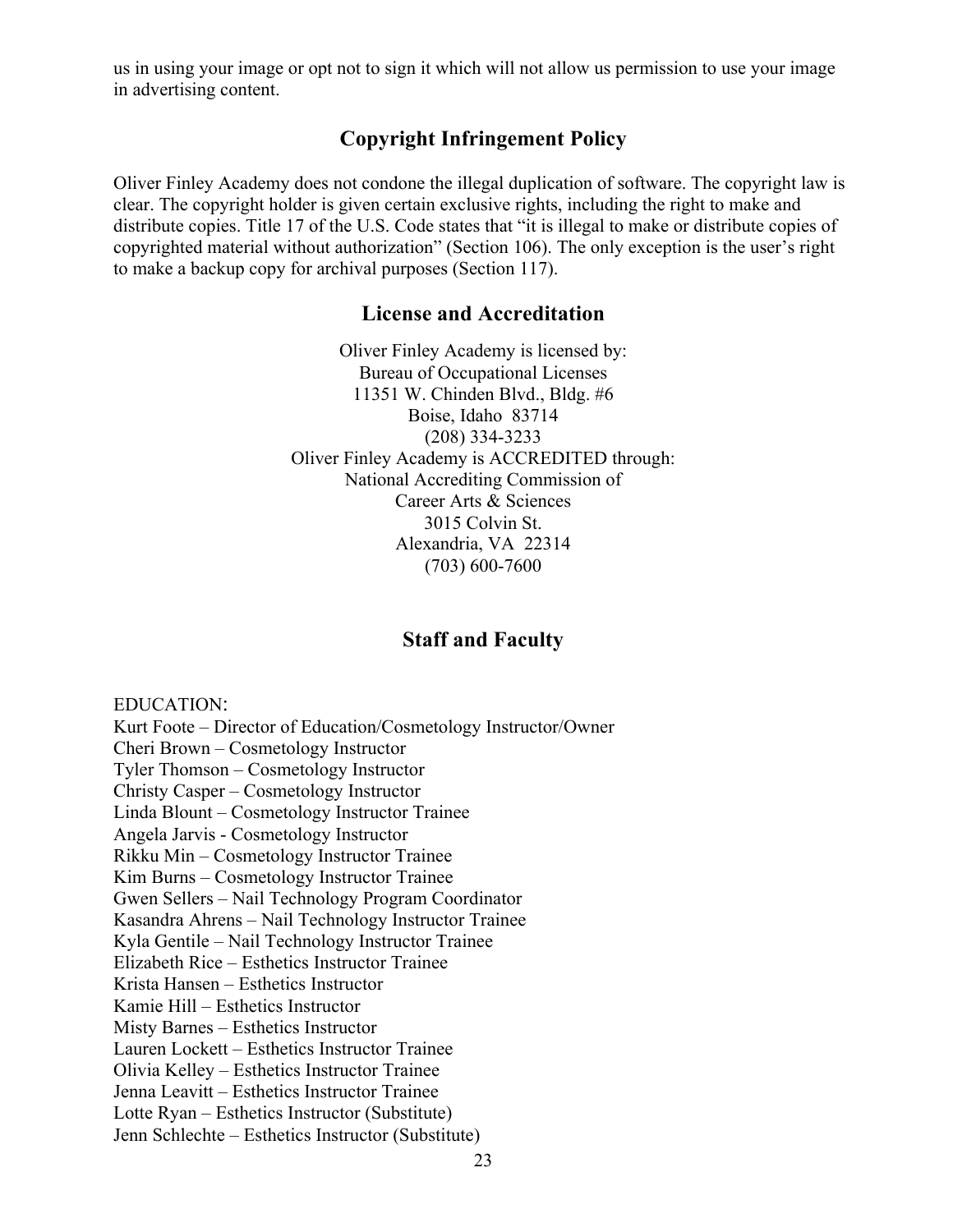#### ADMINISTRATION:

Eric Holley – Director of Corporate Affairs/Owner James Lancaster - School Director Lori Jensen – Director of Financial Aid & Compliance Salina Lamica – Student Services/Financial Aid Assist Kelsey Blackwell – Enrollment and Admissions Jeffery Block – Inventory Manager Lindsey McClain – Inventory Manager Ryleigh Rogers – Enrollment and Admissions Sara Haws – Enrollment and Admissions Linda Greaves – Graphic and Marketing Specialist Jessie Robinson-Niehaus – Receptionist Courtney Troyer – Front Desk Manager Krista Luff - Receptionist Heather Rudolph – Inventory Assistant/Dispense Hannah Conrad – Receptionist Daniel Alvey - Janitorial

## **Tuition**

Cosmetology (1600 hours) \$21,895.00 total

| Registration Fee            |    | 100.00 (non-refundable)                |
|-----------------------------|----|----------------------------------------|
| Books (including tax)       |    | 190.00 (non-refundable once received)  |
| Student Kit (including tax) | S. | 2405.00 (non-refundable once received) |
| Tuition:                    |    | \$19,200.00                            |
| <b>TOTAL:</b>               |    | \$21,895.00                            |

All applicable course work must be completed by the contracted end date. All state board test and license fees are payable by the student and are not included in tuition.

Nail Technology (600 hours) \$8,601.00 total

| Registration Fee            | 100.00 (non-refundable)                  |
|-----------------------------|------------------------------------------|
| Books (including tax)       | 159.00 (non-refundable once received)    |
| Student Kit (including tax) | \$1342.00 (non-refundable once received) |
| Tuition:                    | \$ 7000.00                               |
| <b>TOTAL:</b>               | \$8,601.00                               |

All applicable course work must be completed by the contracted end date. All State Board test and license fees are payable by the student and are not included in tuition.

Esthetics (600 hours) \$11,635.00 total

| Registration Fee            | $$100.00$ (non-refundable)                |
|-----------------------------|-------------------------------------------|
| Books (including tax)       | \$ 190.00 (non-refundable once received)  |
| Student Kit (including tax) | \$2,345.00 (non-refundable once received) |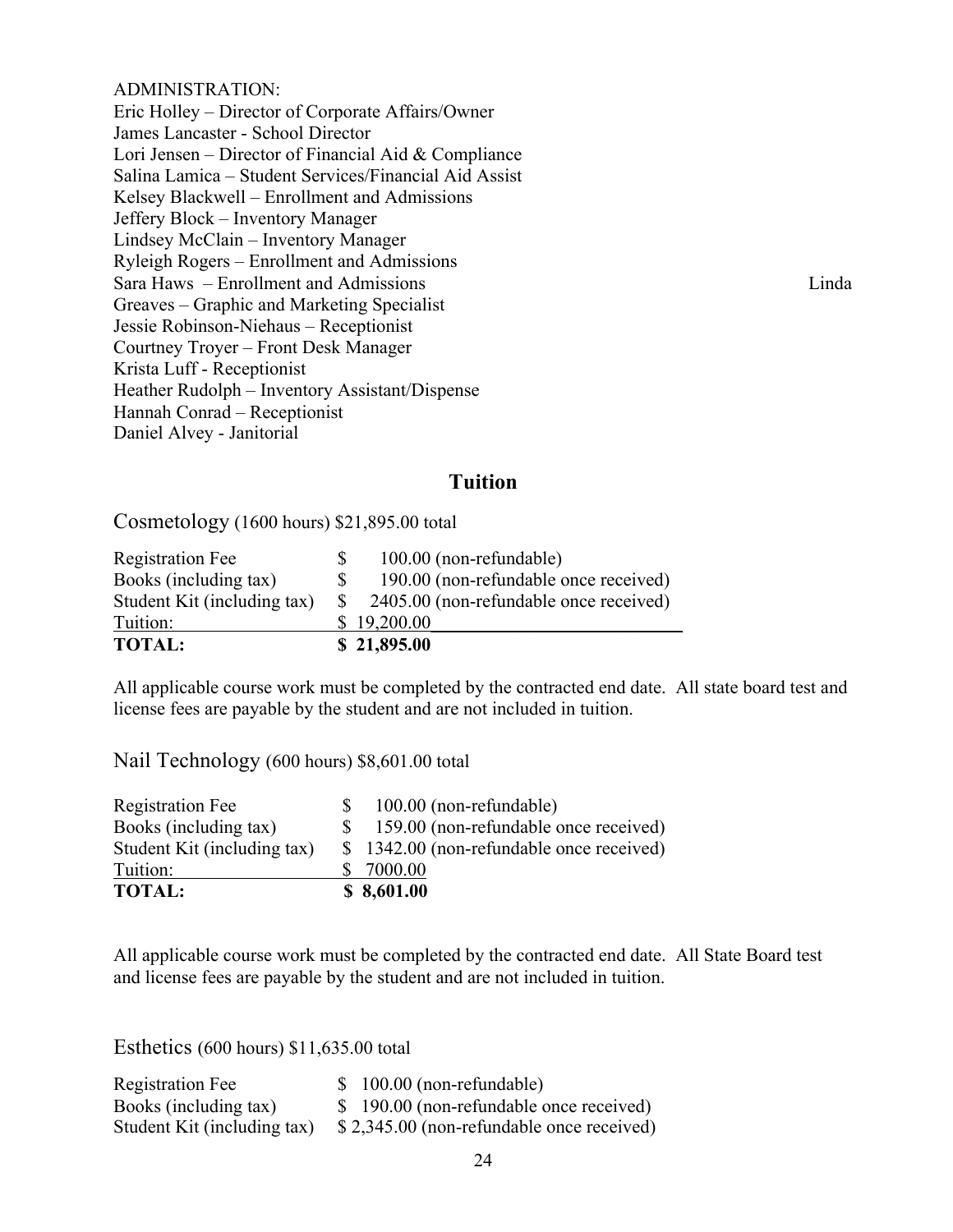| Tuition:      | \$9,000.00  |
|---------------|-------------|
| <b>TOTAL:</b> | \$11,635.00 |

All applicable course work must be completed by the contracted end date. All state board test and license fees are payable by the student and are not included in tuition.

Makeup Artistry (100 hours) \$2,995.00 total

| Registration Fee            | $$100.00$ (non-refundable)               |
|-----------------------------|------------------------------------------|
| Student Kit (including tax) | \$2000.00 (non-refundable once received) |
| Tuition                     | \$2750.00                                |
|                             | \$4850.00                                |

All applicable course work must be completed by the contracted end date. All state certifications fees are payable by the student and are not included in tuition.

Instructor Trainee: Course 1 (500 hours) \$1,800.00 total

| Registration Fee | $$100.00$ (non-refundable) |
|------------------|----------------------------|
| Tuition:         | \$1,700.00                 |
| <b>TOTAL:</b>    | \$1,800.00                 |

All applicable course work must be completed by the contracted end date. All state board test and license fees are payable by the student and are not included in tuition.

Instructor Trainee: Course 2 (1000 hours) \$2,800.00 total

| Registration Fee | 100.00 (non-refundable) |
|------------------|-------------------------|
| Tuition:         | \$2,700.00              |
| <b>TOTAL:</b>    | \$2,800.00              |

All applicable course work must be completed by the contracted end date. All state board test and license fees are payable by the student and are not included in tuition.

Transfer Students: Will be charged by the hour for number of hours needed as determined by the Idaho Barber and Cosmetology Services Licensing Board. Oliver Finley Academy does not accept transfer hours for the Makeup Artistry or Instructor Trainee programs.

| Cosmetology | $=$ \$15.00 per hour                |
|-------------|-------------------------------------|
|             | Nail Technology = $$15.00$ per hour |
| Esthetics   | $=$ \$15.00 per hour                |

All student kits for the Cosmetology, Nail Technology and Esthetics programs include a tablet. Personal Electronic Devices may not be used to replace the tablet within the kit.

Payment arrangements and terms are made on a case-by-case basis. All tuition and/or obligations must be paid in full/met before Oliver Finley Academy will release final records to the Idaho Barber and Cosmetology Services Licensing Board. Methods of payment are: cash, check, money order, Title IV funds, loans, education funds, etc. Any student who did not fulfill their payment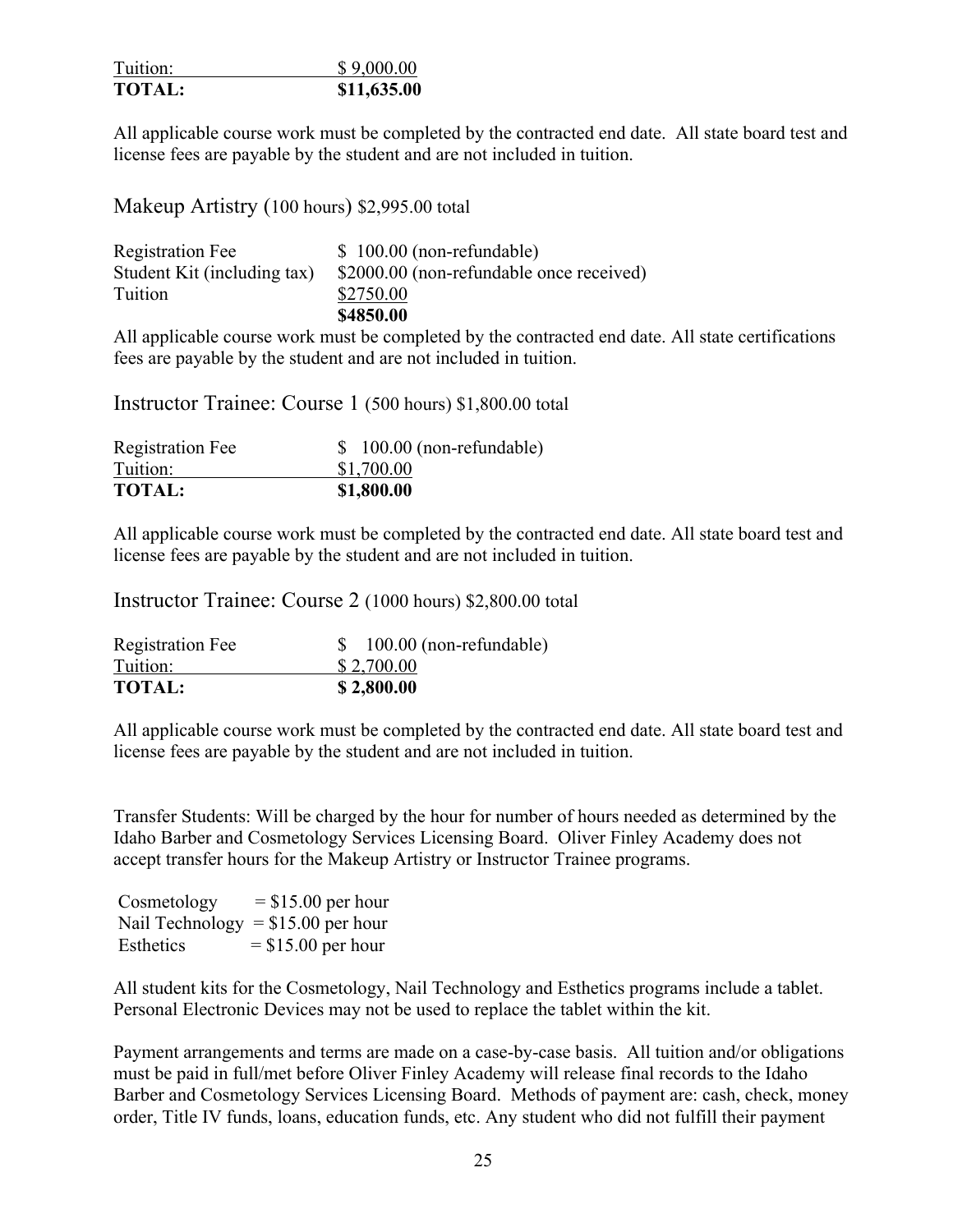arrangement and still owes a balance to Oliver Finley Academy after graduation, may be charged a 15% interest rate on remaining balance due.

Students may apply at any time throughout the year.

## **Class Schedules for 2022**

| Cosmetology: | Nail Tech Day: | <b>Esthetics Day:</b> | <b>Esthetics Night:</b> |
|--------------|----------------|-----------------------|-------------------------|
| Jan 11, 2022 | Jan 25, 2022   | Jan 25, 2022          | Jan 11, 2022            |
| Mar 1, 2022  | Mar 29, 2022   | Mar 22, 2022          | May 10, 2022            |

Instructor Trainee 500 hour, Instructor Trainee 1000 hour, and the Makeup Artistry start dates are variable.

# **Safety and Security**

At Oliver Finley Academy we want every student, client, and staff member to feel confident that they and their belongings will be safe and secure while on the school premises. Listed below are some ways to ensure this happens:

In the event of an emergency on campus, Oliver Finley Academy will communicate with students and staff via the Klass App. All students and staff are required to download this App as we use this as the main line of communication.

Client Safety –

Children must be supervised at all times. Children are only allowed on the clinic floor when receiving a service. This is vitally important to their safety and others around them. If a parent is unable to control his or her child, please ask an instructor for assistance.

Always offer to assist elderly patrons, especially when they are sitting down or rising from your chair. Put your hydraulic chair in the lowest position and lock it in place to make the transition as risk free as possible.

Never leave a client unattended while receiving chemical service. Not only do they feel better protected, but it is also a chance to bond with them. Your future financial success is dependent on your client feeling well serviced.

Always make sure that your client's face and clothing is properly protected with the appropriate draping.

Please report any unsafe conditions in or around the school premises to a school official. Clean up any spills of water, chemicals, or color immediately. These substances may cause injury if someone slips or may cause damage to the flooring.

Sweep up hair immediately and thoroughly. Any hair left on the floor can be very slippery.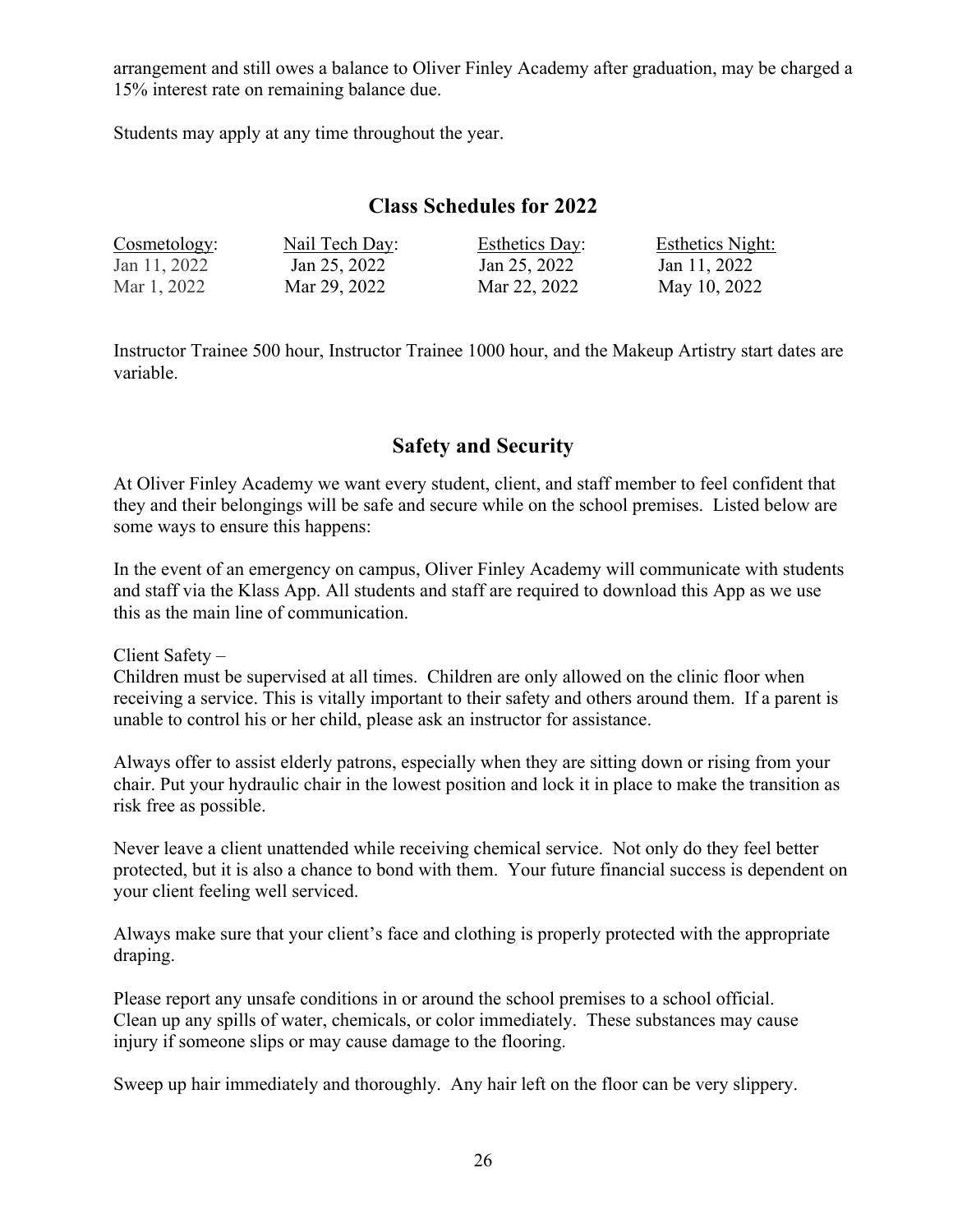# **Student Protection**

Always wear the proper safety gear when providing services. Students must wear gloves when giving chemical services. Goggles and masks should be worn when drilling or filing nails. Never attempt school maintenance issues without the help of a school official. Please do not use ladders or attempt to deal with electrical or any hazardous situations/problems on your own.

#### **Safeguarding Equipment and Premises**

Do not leave irons or other hot items unattended. This could cause serious burns to students, clients, or children. It is also a fire hazard. Unplug all electrical equipment before leaving for the day. Hydraulic chairs are not toys. They should be kept down and locked when not in use. Dryers should be checked before each client is put under one. Improper temperature can adversely affect chemical service.

Spray bottles may only be used to remoisten a client's hair. No water fights or horseplay.

#### **Sanitation**

Sanitize all implements after each use. Due to the possibility of spreading disease, sanitation is **vitally important**. Each student will be expected to perform daily sanitation duties as assigned.

The refrigerator is to be used to protect your lunch for the day. Any items left in at the end of the week will be thrown out.

#### **First Aid**

First Aid kits are located in numerous places in the school. During "First Day" activities the locations of each will be pointed out. Make yourself aware of these and how to properly use them. If you have any First Aid questions, be sure to ask.

#### **Fire Emergencies**

Fire extinguishers are located throughout the school. You will be made aware of their location and proper use. Familiarize yourself with marked exits. Finally like any emergency, 911 should be called right away if necessary.

#### **Crime and Accident Prevention**

Oliver Finley Academy does not assume liability for lost or stolen property. Lockers are provided for personal belongings. We strongly encourage students to bring to school only those items necessary for their education.

We reserve the right to prosecute any person to the full extent of the law for any unlawful act committed on school premises.

Students and Employees:

Shall not be allowed to consume or have in their possession any illegal or controlled substances including alcoholic beverages during school hours or at school sponsored functions. If they do they will be dismissed from school permanently or their employment terminated. Shall not be allowed to have any illegal or dangerous weapons in their possession or on school

property. Violation will result in confiscation of the weapon, possible prosecution, and termination from enrollment or employment.

Must park vehicles in designated areas and should keep them securely locked.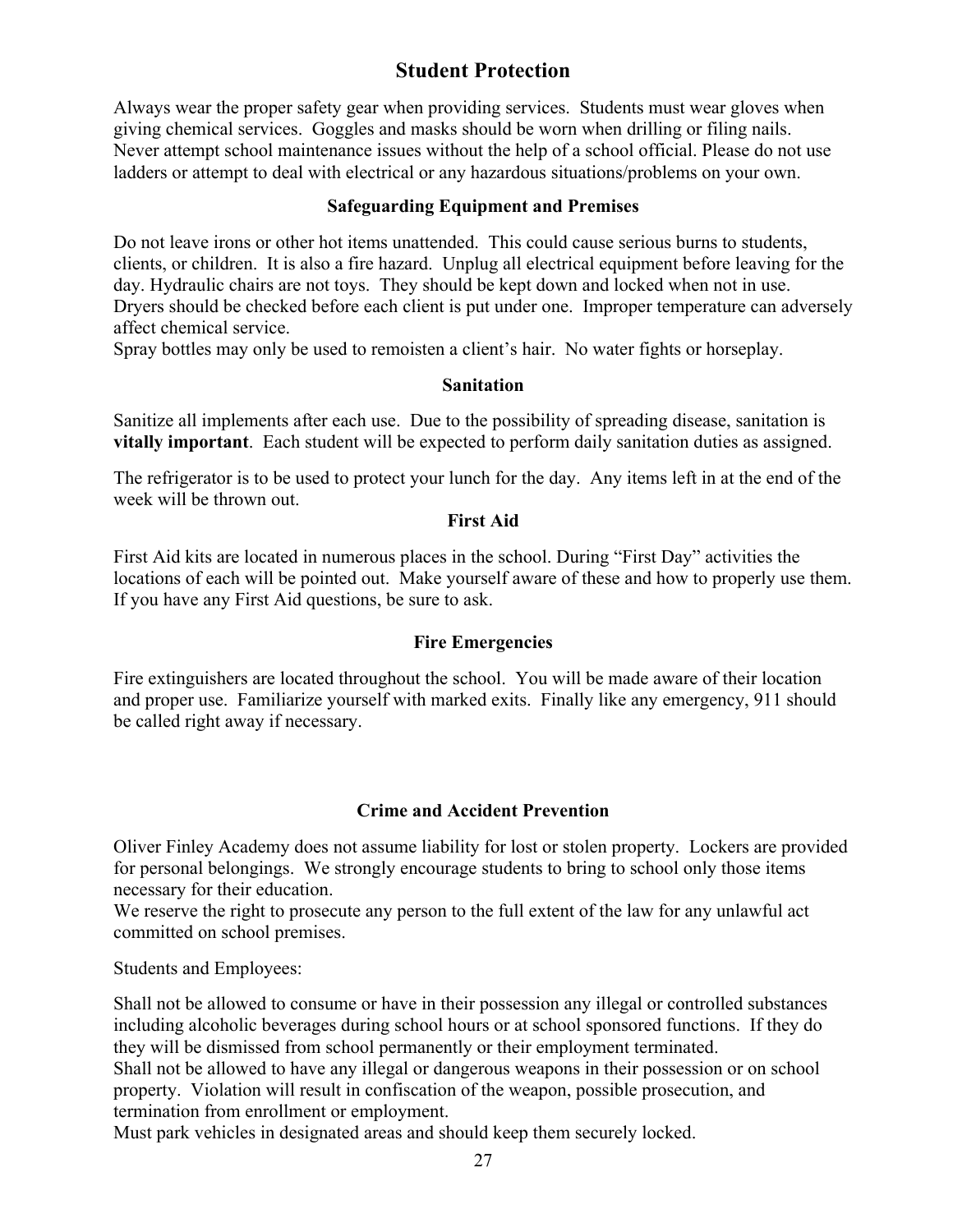Shall report all hazardous or suspicious conditions to school officials. Shall not attempt to repair any electrical equipment or exposed wires. Should handle all equipment correctly within the manufacturer specifications. The school will not be responsible for accidents caused by inappropriate or negligent use of any of its equipment. Shall not be permitted to use or bring on school premises any unauthorized equipment. The school will not accept liability for accidents involving such unapproved equipment.

# **Sexual Harassment**

Sexual harassment may be defined as any unwelcome advances, requests for sexual favors, or other verbal or physical conduct of a sexual nature that is not welcomed.

#### **The following actions will be considered as sexual harassment**:

Suggesting or insinuating that employment, an increase in grades, or the possibility of future promotions will be given in exchange for sexual favors.

Demeaning language focused on gender; sexual comments about an individual's body; telling sexual jokes or stories; spreading rumors concerning a co-worker's or fellow student's sex life; asking or telling about sexual fantasies, preferences or history.

Any unwanted touching, including brushing up against another individual suggestively or touching yourself in a sexual manner in front of others.

#### **Guidelines to Follow to Avoid Sexual Harassment**

Assume that none of your fellow students or co-workers likes sexual comments or gestures and avoid using them.

Sweeping generalizations based on gender or sexual persuasions are unacceptable.

Be respectful of the privacy of the work areas of others.

Displaying or sending sexual notes, photographs, illustrations or cartoons is unacceptable. Romantic involvement between students or staff is prohibited.

If a student or employee feels they have been the victim of any sexual offense, including sexual harassment, on campus or during a school related activity they should report the offense immediately. It is the school's policy that the offense be reported at once to the Director of Financial Aid/Compliance Lori Jensen or the Title IX Coordinator who is Kurt Foote at (208)363- 6774.

# **Non – Fraternization**

It is the policy of Oliver Finley Academy of Cosmetology to prohibit any type of close personal relationship between a school employee and a student that may reasonably be perceived as unprofessional, including but not limited to the perception of a dating relationship. School employees shall not entertain students, socialize with students or spend an excess amount of time with students during or outside of school hours in such a manner as to reasonably create the impression to staff, other students, their parents or the public that an unprofessional relationship exists. This includes internet chat rooms, being Facebook "friends" or similar social network site connections, personal cell phone or email use for non-school activities, and all other forms of electronic communication.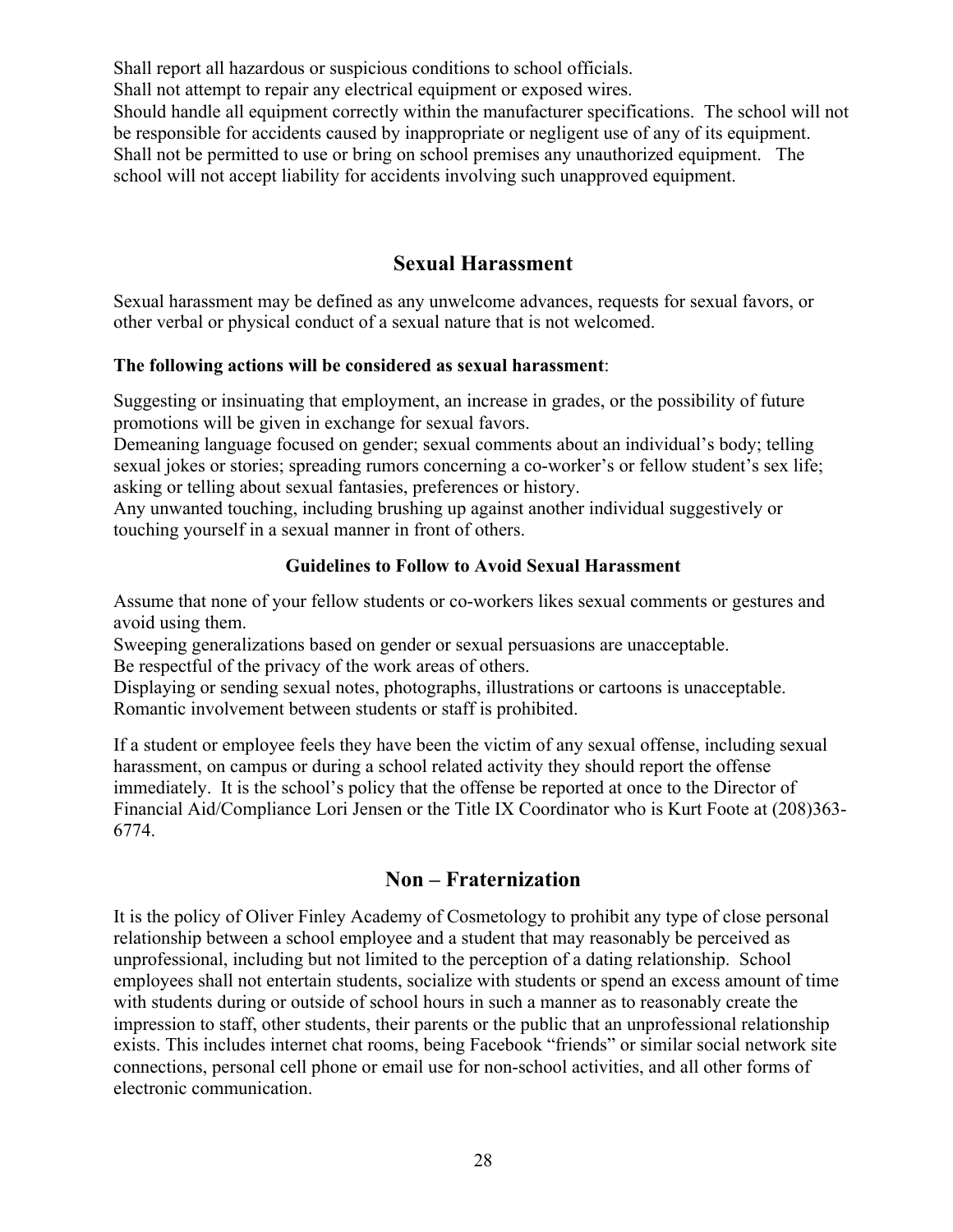It is also the policy of Oliver Finley Academy of Cosmetology to prohibit any type of sexual relationship, sexual contact or sexually-nuanced behavior between a school employee and an enrolled student without regard to the student's age. This prohibition applies to students of the same or opposite sex of the school employee. It also applies regardless of whether the student or the school employee initiated the sexual behavior and whether or not the student welcomes the sexual behavior and/or reciprocates the attention.

Oliver Finley Academy shall promptly investigate all reasonable allegations of prohibited staff/student relationships. Any employee who is found to be guilty of the allegations following this investigation may be terminated from Oliver Finley Academy of Cosmetology.

# **Non-Discrimination Policy**

Oliver Finley Academy does not discriminate on the basis of sex, race, color, ethnic origin, religion, age, sexual orientation or disability. This policy covers enrollment, employment and client services.

## **Disability Accommodation Policy**

Oliver Finley Academy does not discriminate against individuals with a disability. Qualified individuals with a disability may request a reasonable accommodation to allow full participation in academic or student activities, including applications for admission and financial aid. Qualified individuals with a disability who need a reasonable accommodation should use the Institute's Disability Accommodation Request Form to submit the request. The form must be submitted to Oliver Finley Academy's Disability Compliance Coordinator. Any Oliver Finley Academy faculty or staff who becomes aware that a student is disabled and wants a reasonable accommodation must direct the student to speak with the Disability Compliance Coordinator. The Disability Compliance Coordinator will be the single point of contact for students requesting reasonable accommodations. The Disability Compliance Coordinator is listed below with his/her contact information. This information may be updated via an addendum to this Catalog or via campus-wide communication.

| Name       | Telephone        | Email                |
|------------|------------------|----------------------|
| Kurt Foote | $(208)$ 658-1115 | kcf@oliverfinley.com |

When a student is referred to the Disability Compliance Coordinator, the Coordinator will schedule a time to speak with the student to explain this policy. If the student asks for a reasonable accommodation, he or she will be directed to complete the Disability Accommodation Request Form. Once the Disability Compliance Coordinator receives the completed form, it will be reviewed. The student may be required to provide additional information, including information from a licensed medical provider substantiating the disability and the requested accommodation. The Disability Compliance Coordinator will coordinate the interactive process with the student to determine what reasonable accommodation is necessary to allow the student to fully participate.

If a student disagrees with or is not satisfied with the proposed reasonable accommodation, the student may appeal the decision using the Institute's Grievance Policy.

# **Criminal and Accident Reporting Procedures**

Students and/or employees have the right to report any criminal violations and accidents to the appropriate local, State and/or Federal authorities. The safety of our students and employees is a top priority at Oliver Finley Academy and no one should jeopardize their own personal safety to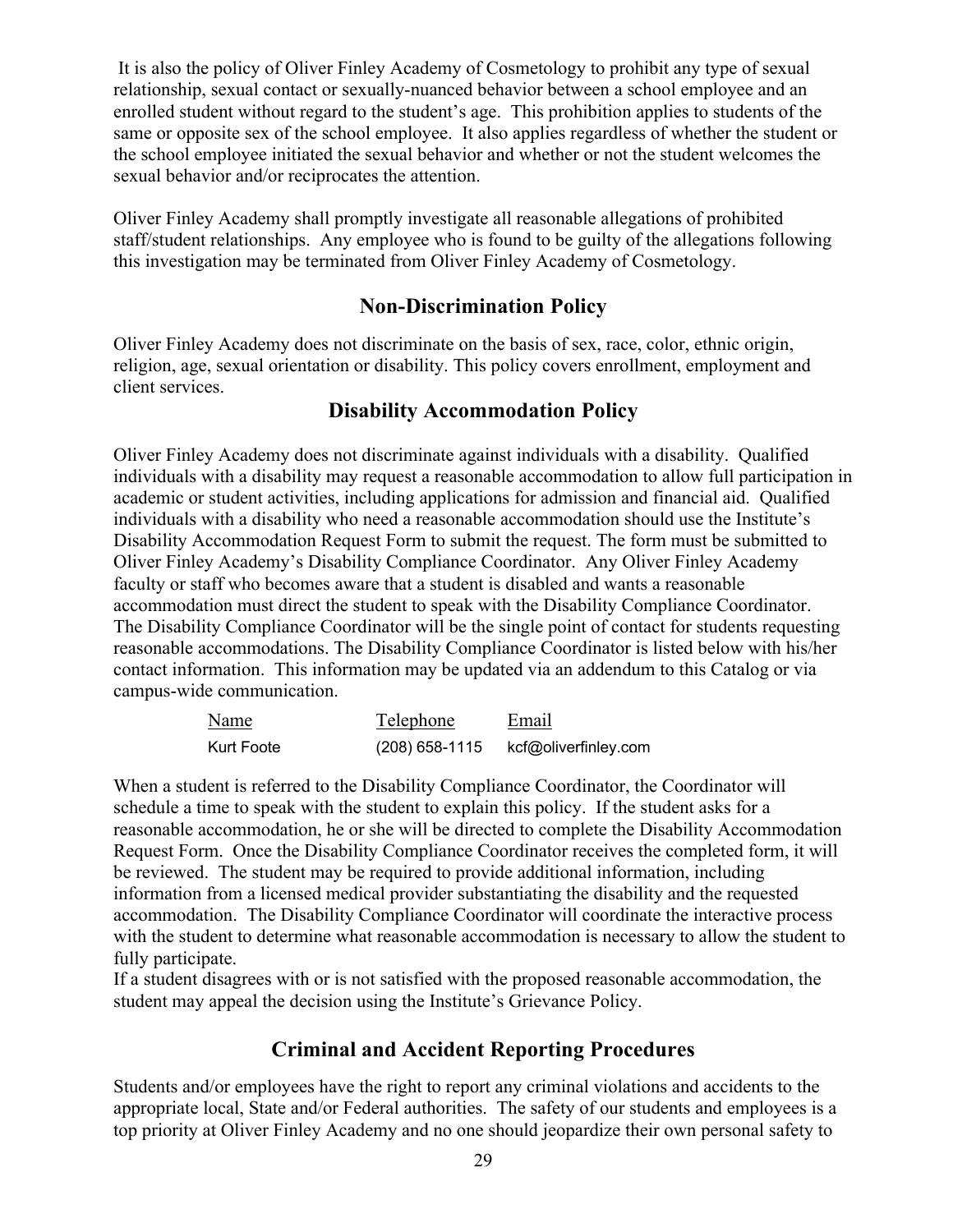protect the school or its property. In the case of an emergency call 911 if necessary and depending on the situation students should take the following steps:

#### **In the event of fire**:

All occupants should proceed in an orderly manner to the nearest available exit. Leave all personal belongings behind. Assist children, elderly and disabled persons to the nearest exit. Do not attempt to contain the fire. Evacuate immediately and leave containment to the School Director, Instructor in charge (in absence of School Director), or Professionals. Once safely outside, gather at a safe distance from the building. The School Director will determine that all individuals are present. When reporting a fire: Provide the name and location of the school Give your name Stay on the phone to provide further information if required Remain calm and help others as necessary. If possible, the School Director will take the attendance book so roll call can be taken to insure all safely evacuated the building.

#### **In the event of a burglary**:

Remain calm and agreeable. Do not attempt heroic measures.

#### **In the event of an accident**:

Report the accident to management immediately.

Employees will do the following:

Determine if emergency help is required.

Fill out insurance company accident report (on file).

Report all information to the School Director.

All accidents and crimes should be reported immediately to your instructor. Your instructors are required to inform the School Director at that time.

The proper form must be completely filled out by the reporting individual(s).

A School Director will then take the appropriate steps.

#### **Changes in Policy**

While every effort is made to keep the contents of this document current, Oliver Finley Academy reserves the right to add, modify, suspend, or terminate any of the policies, procedures, and/or benefits described in the Handbook with or without prior notice to students.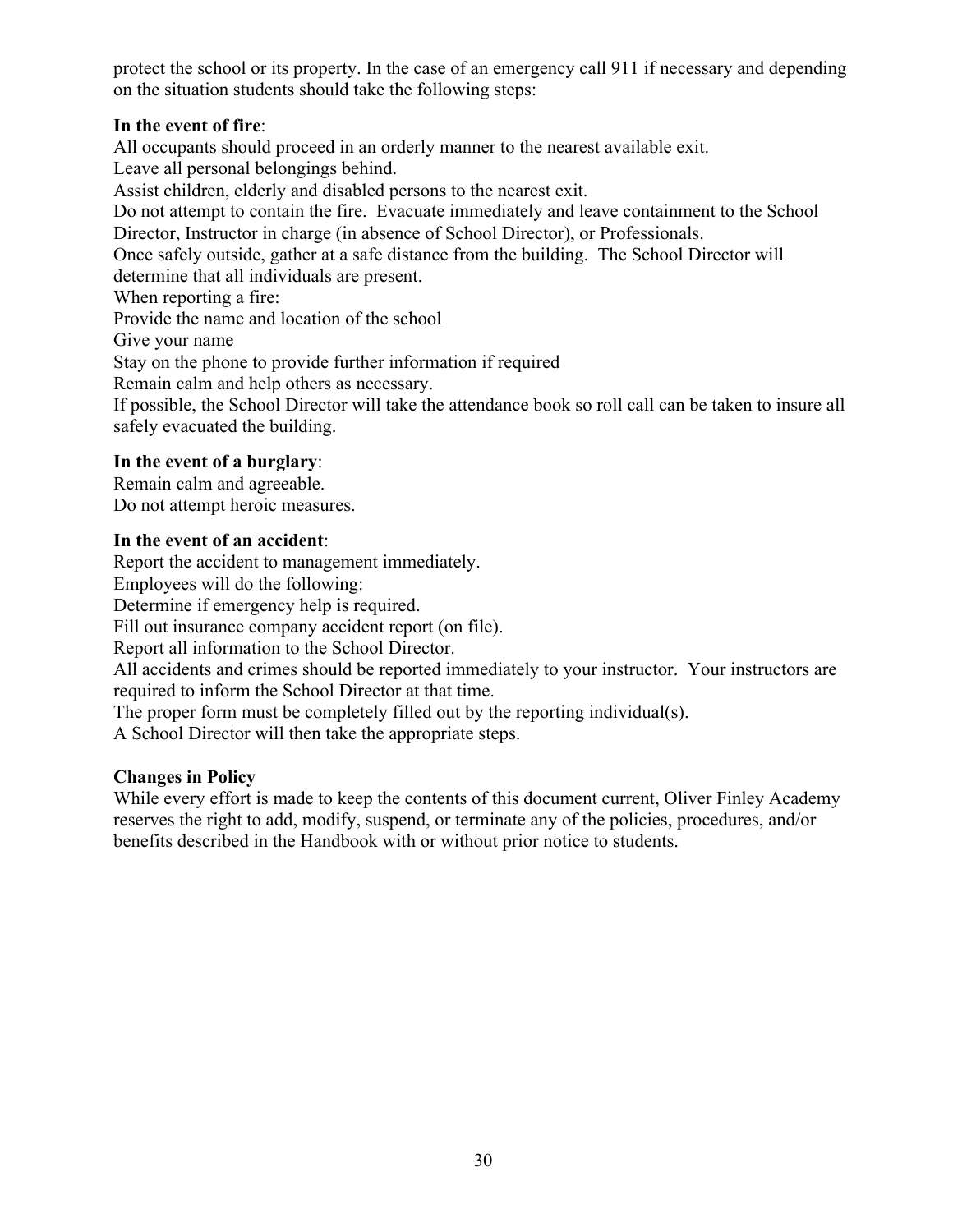# **Outcome Rates**

The National Accrediting Commission of Career Arts & Sciences is one of the agencies approved by the Department of Education to oversee the accrediting of schools in our industry. One of the requirements of NACCAS is to provide you with the following statistics so that you get an overview of the success of our programs and to assist you in making an informed decision when choosing a Cosmetology school for your education.

#### **COMPLETION RATES**:

|                           | Scheduled to Complete in 2019 | <b>Actually Completed</b> |
|---------------------------|-------------------------------|---------------------------|
| Cosmetology               | 96                            | 68                        |
| Nail Technology           | 46                            | 39                        |
| Esthetics                 | 93                            | 89                        |
| <b>Instructor Trainee</b> |                               |                           |
| Makeup Artistry           |                               |                           |
| <b>TOTALS</b>             | 245                           | 206                       |

#### **Overall Completion Rate 84.08%**

#### **PLACEMENT RATES:**

|                               | Completed in 2019 | Placed |
|-------------------------------|-------------------|--------|
| Cosmetology                   | 68                | 64     |
| Nail Technology               | 39                | 26     |
| Esthetics                     | 89                | 50     |
| <b>Instructor Trainee</b>     |                   |        |
| Makeup Artistry               |                   | 6      |
| <b>TOTALS</b>                 | 206               | 147    |
| <b>Overall Placement Rate</b> | 71.36%            |        |

#### **LICENSING RATES:**

|                               | Took Licensing Exam in 2019 | <b>Passed Test</b> |
|-------------------------------|-----------------------------|--------------------|
| Cosmetology                   | 58                          | 58                 |
| Nail Technology               | 33                          | 33                 |
| Esthetics                     | 64                          | 64                 |
| <b>Instructor Trainee</b>     |                             |                    |
| <b>TOTALS</b>                 | 156                         | 156                |
| <b>Overall Licensing Rate</b> | 100.00%                     |                    |